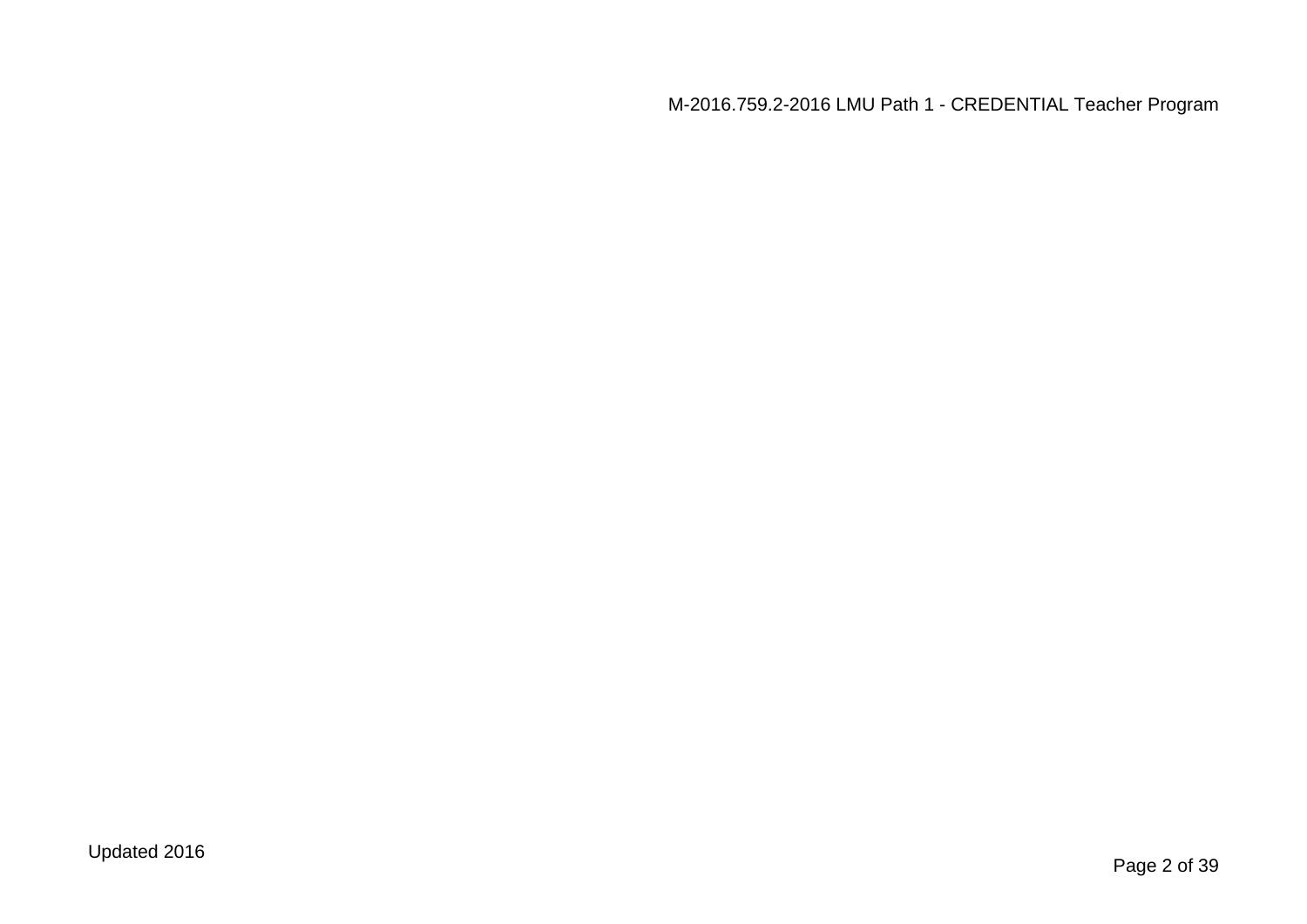# **STAGE 1: What will learners be able to do with what they know by the end of the program?**

**Overview**

Participants in the LMU 2016 STARTALK Mandarin Teacher Summer Institute are native, heritage or second language fluent Mandarin speakers committed to completing two graduate credential courses (6 graduate units of study) as part of the requirements for obtaining a California Teaching credential,with bilingual authorization- as well as a Master's Degree. We expect a total of 10 teacher candidates to enroll in this program. The group is comprised of two cohorts: a new cohort, plus the returning cohort. In addition to coursework, the teacher candidates will participate in microteaching and structured observation instruction in one of LMU's 42 partner districts where they will apply knowledge gained on backward design, standards-based instruction, and differentiated instruction with technology integration. Upon completion of the summer institute, STARTALK program participants will continue their course of study during the academic year to complete all remaining requirements for state credentialing in either elementary or secondary education with Mandarin Bilingual Authorization.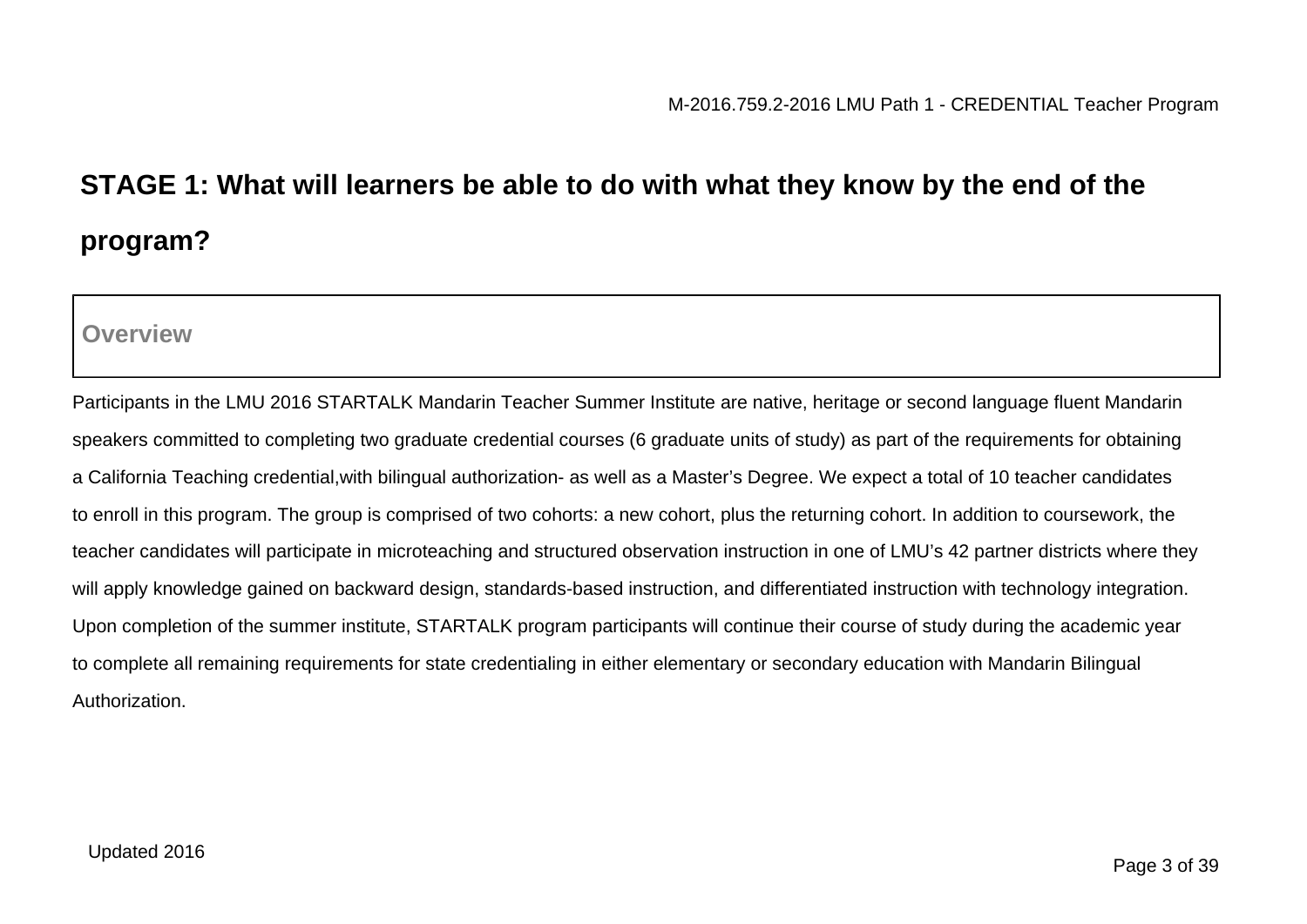# **Learning Goals**

What do you hope participants will be able to do after the program ends? Use the Teacher Effectiveness for Language Learning (TELL) Framework to guide the development of your program goals. Identify the TELL domains and supporting TELL criteria statements that capture the major concepts or topics identified in your program overview.

| No. | <b>TELL Domains</b> | <b>TELL Criteria Statements</b>                                                                      |  |
|-----|---------------------|------------------------------------------------------------------------------------------------------|--|
|     |                     | The criteria statements identified here                                                              |  |
|     |                     | will be transfered to Stages 2 & 3.                                                                  |  |
|     | Planning            | 1. P1. I plan learning experiences based on local<br>curriculum and state and national standards.    |  |
| 2   | Planning            | 2. P3c. I provide opportunities for students to gain<br>competence in the three communicative modes. |  |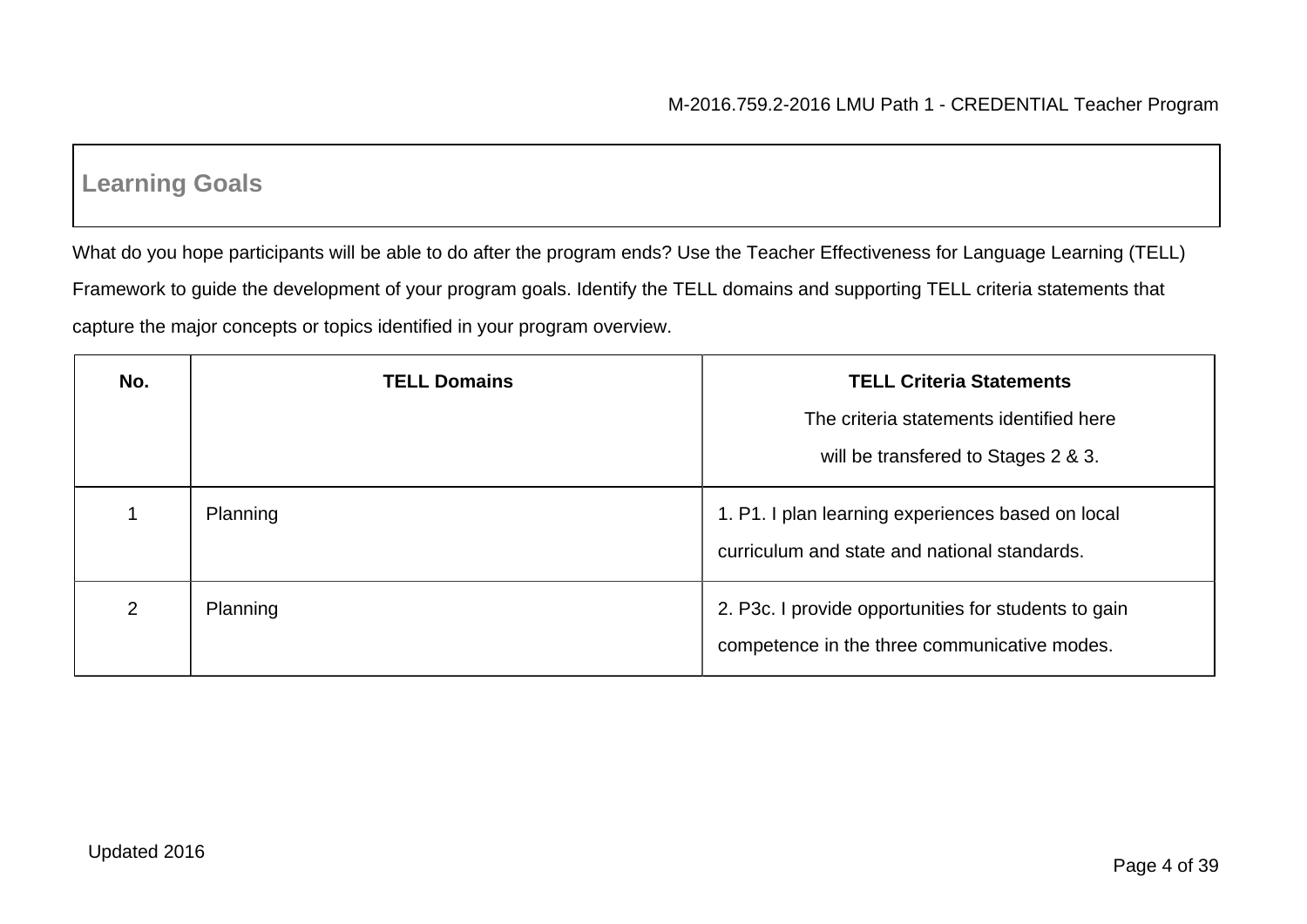| 3              | Planning                   | 3. P3d. I plan units that provide opportunities for students<br>to understand the relationships among products, practices,<br>and perspectives of the target culture(s). |  |
|----------------|----------------------------|--------------------------------------------------------------------------------------------------------------------------------------------------------------------------|--|
| 4              | Planning                   | 4. P7a. I plan how I will explain/introduce activities and<br>concepts using only the target language.                                                                   |  |
| 5              | Planning                   | 5. P7e. I plan adequate opportunities for students to<br>process spoken and written language before being<br>expected to produce it.                                     |  |
| 6              | <b>Learning Experience</b> | 6. LE3. I help my students see connections among<br>learning experiences.                                                                                                |  |
| $\overline{7}$ | <b>Learning Experience</b> | 7. LE5e. My students and I assess, evaluate, and use<br>authentic materials to support language acquisition.                                                             |  |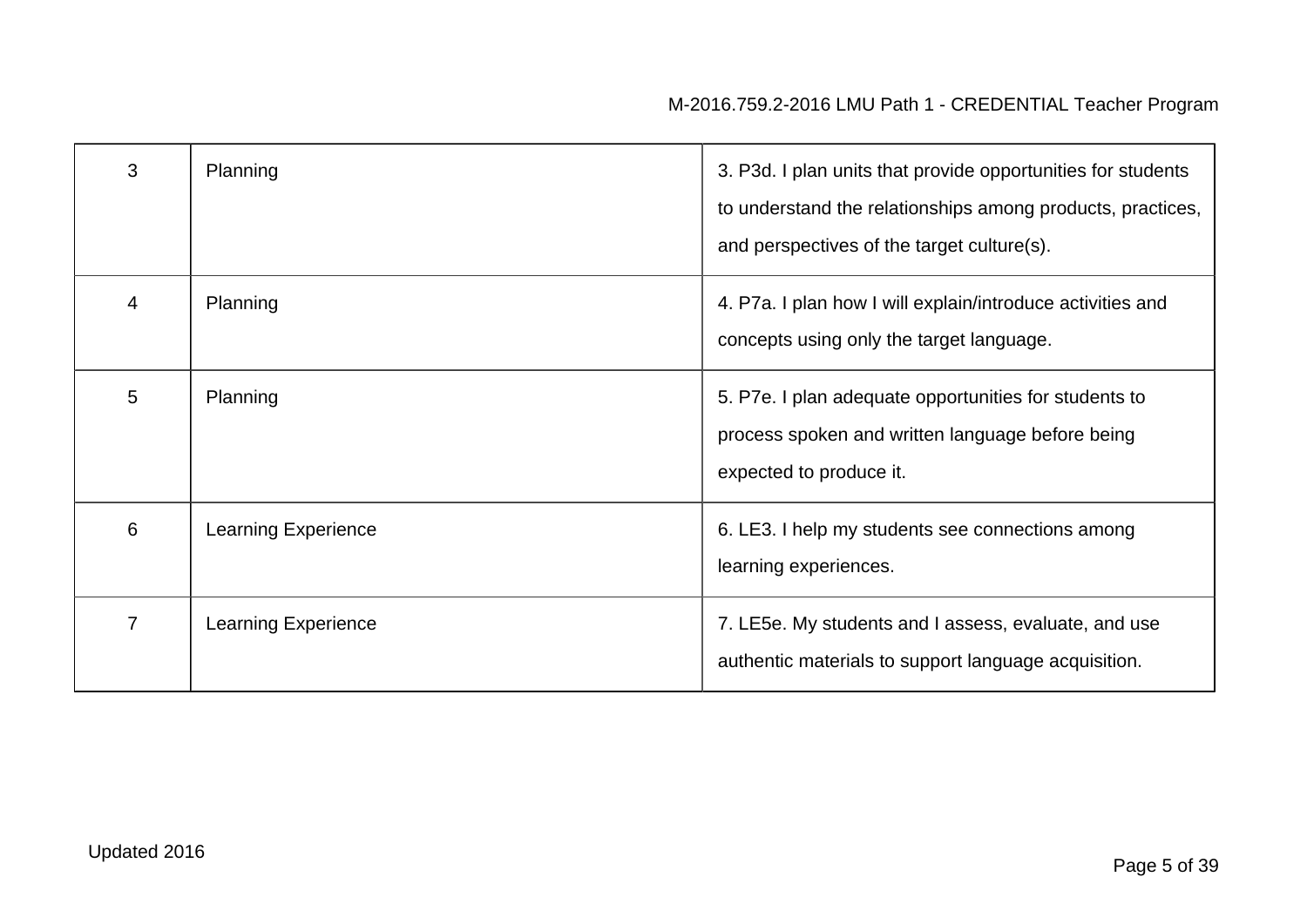| 8  | Professionalism | 8. PR2. I stay abreast of current developments and<br>research in the subjects and the language that I teach. |  |
|----|-----------------|---------------------------------------------------------------------------------------------------------------|--|
| 9  | Professionalism | 9. PR3a. I use processes that allow me to analyze and<br>reflect on my current practice.                      |  |
| 10 | Professionalism | 10. PR5a. I actively participate in professional learning<br>networks and/or professional organizations.      |  |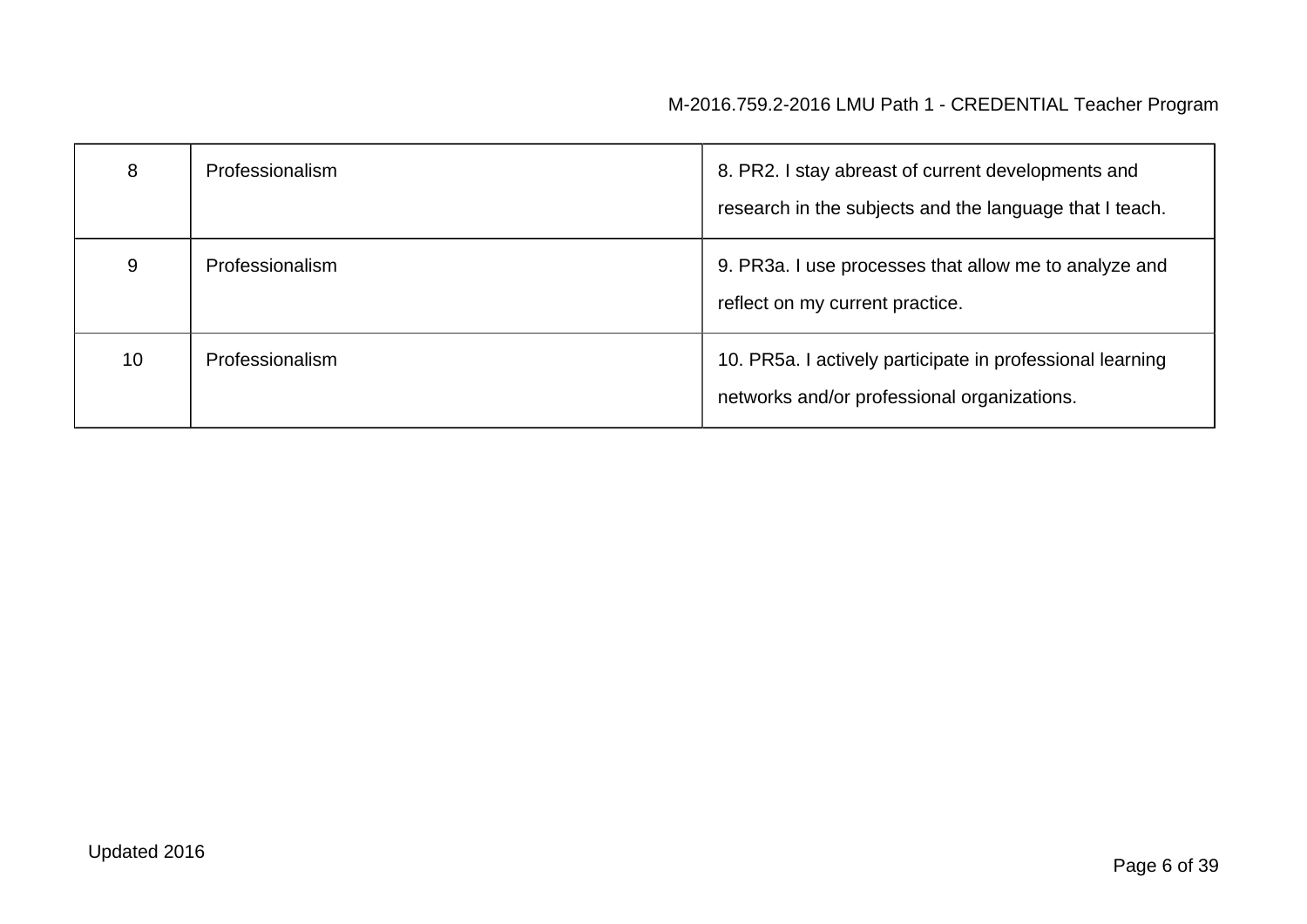# **STAGE 2: How will learners demonstrate what they can do with what they know by the end of the program?**

**Performance Assessment**

| No.            | <b>TELL Criteria Statements</b><br>The criteria statements here are identified in Stage 1.           | <b>Evidence/Product And Brief Description</b>                                                                                                                                                                                                                           |
|----------------|------------------------------------------------------------------------------------------------------|-------------------------------------------------------------------------------------------------------------------------------------------------------------------------------------------------------------------------------------------------------------------------|
|                | 1. P1. I plan learning experiences based on local<br>curriculum and state and national standards.    | Standards-Based Thematic Unit and Lessons - New<br>and returning participants will be required to develop a<br>culminating unit for 2 courses: one as a content-based<br>thematic unit for bilingual/immersion classrooms and one<br>as a world language thematic unit. |
| $\overline{2}$ | 2. P3c. I provide opportunities for students to gain<br>competence in the three communicative modes. | Standards-Based Thematic Unit and Lessons - New<br>and returning participants will be required to develop a                                                                                                                                                             |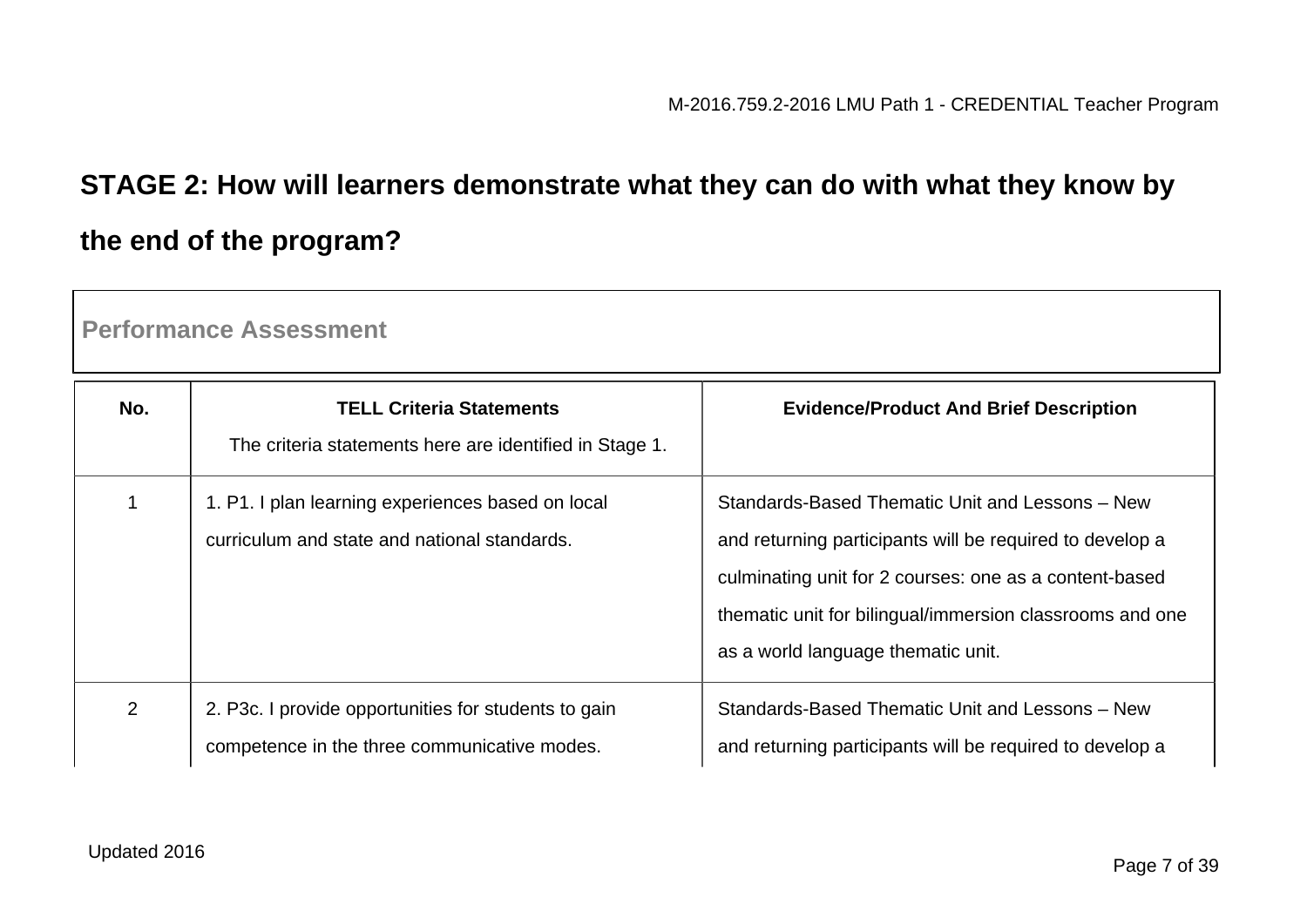|   |                                                                                                                                                                          | culminating unit for 2 courses: one as a content-based<br>thematic unit for bilingual/immersion classrooms and one<br>as a world language thematic unit. These will include<br>multiple activities for students to gain competence in the<br>three communicative modes. Language Development<br>Profile – New and returning participants will be required<br>to complete an assessment and instructional plan for a<br>language learner. Information from this plan will be used to<br>develop differentiated, standards-based thematic units and<br>lessons based on language proficiency levels. |
|---|--------------------------------------------------------------------------------------------------------------------------------------------------------------------------|----------------------------------------------------------------------------------------------------------------------------------------------------------------------------------------------------------------------------------------------------------------------------------------------------------------------------------------------------------------------------------------------------------------------------------------------------------------------------------------------------------------------------------------------------------------------------------------------------|
| 3 | 3. P3d. I plan units that provide opportunities for students<br>to understand the relationships among products, practices,<br>and perspectives of the target culture(s). | Standards-Based Thematic Unit and Lessons - New<br>and returning participants will be required to develop a<br>culminating unit for 2 courses: one as a content-based<br>thematic unit for bilingual/immersion classrooms and<br>one as a world language thematic unit. Creative Culture<br>Identity Project – New and returning participants will                                                                                                                                                                                                                                                 |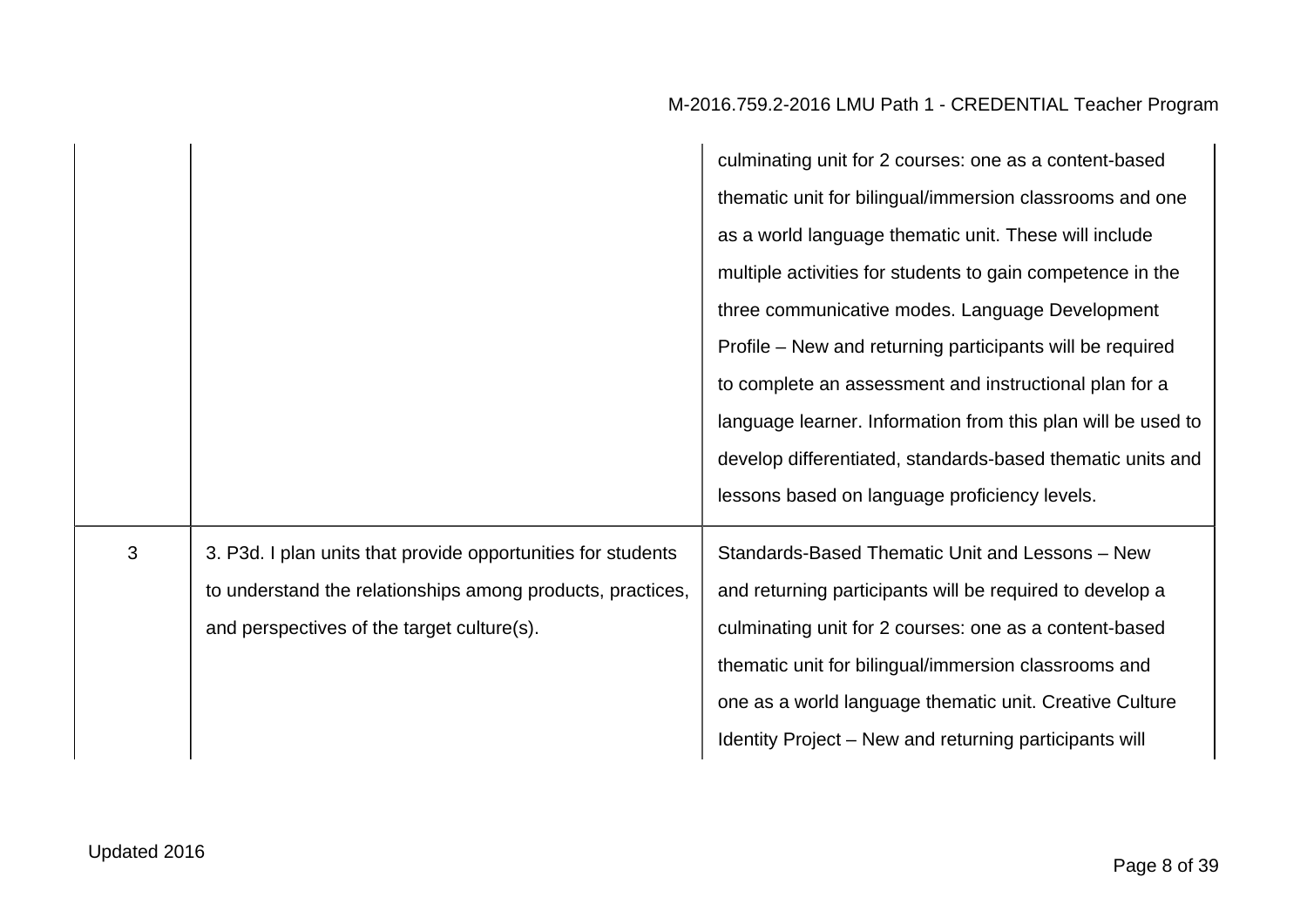|   |                                                                                                                                      | develop an intercultural and interdisciplinary depiction of<br>cultural heritage to facilitate transferability of concepts<br>in helping students see relationships among products,<br>practices, and perspectives of the target culture.                                                                                                                                                                                                 |
|---|--------------------------------------------------------------------------------------------------------------------------------------|-------------------------------------------------------------------------------------------------------------------------------------------------------------------------------------------------------------------------------------------------------------------------------------------------------------------------------------------------------------------------------------------------------------------------------------------|
| 4 | 4. P7a. I plan how I will explain/introduce activities and<br>concepts using only the target language.                               | Standards-Based Thematic Unit and Lessons - New<br>and returning participants will be required to develop a<br>culminating unit for 2 courses: one as a content-based<br>thematic unit for bilingual/immersion classrooms and one<br>as a world language thematic unit. Lessons will identify<br>target language authentic materials and include authentic<br>opportunities to practice target language using a variety of<br>strategies. |
| 5 | 5. P7e. I plan adequate opportunities for students to<br>process spoken and written language before being<br>expected to produce it. | Standards-Based Thematic Unit and Lessons - New<br>and returning participants will be required to develop a<br>culminating unit for 2 courses: one as a content-based                                                                                                                                                                                                                                                                     |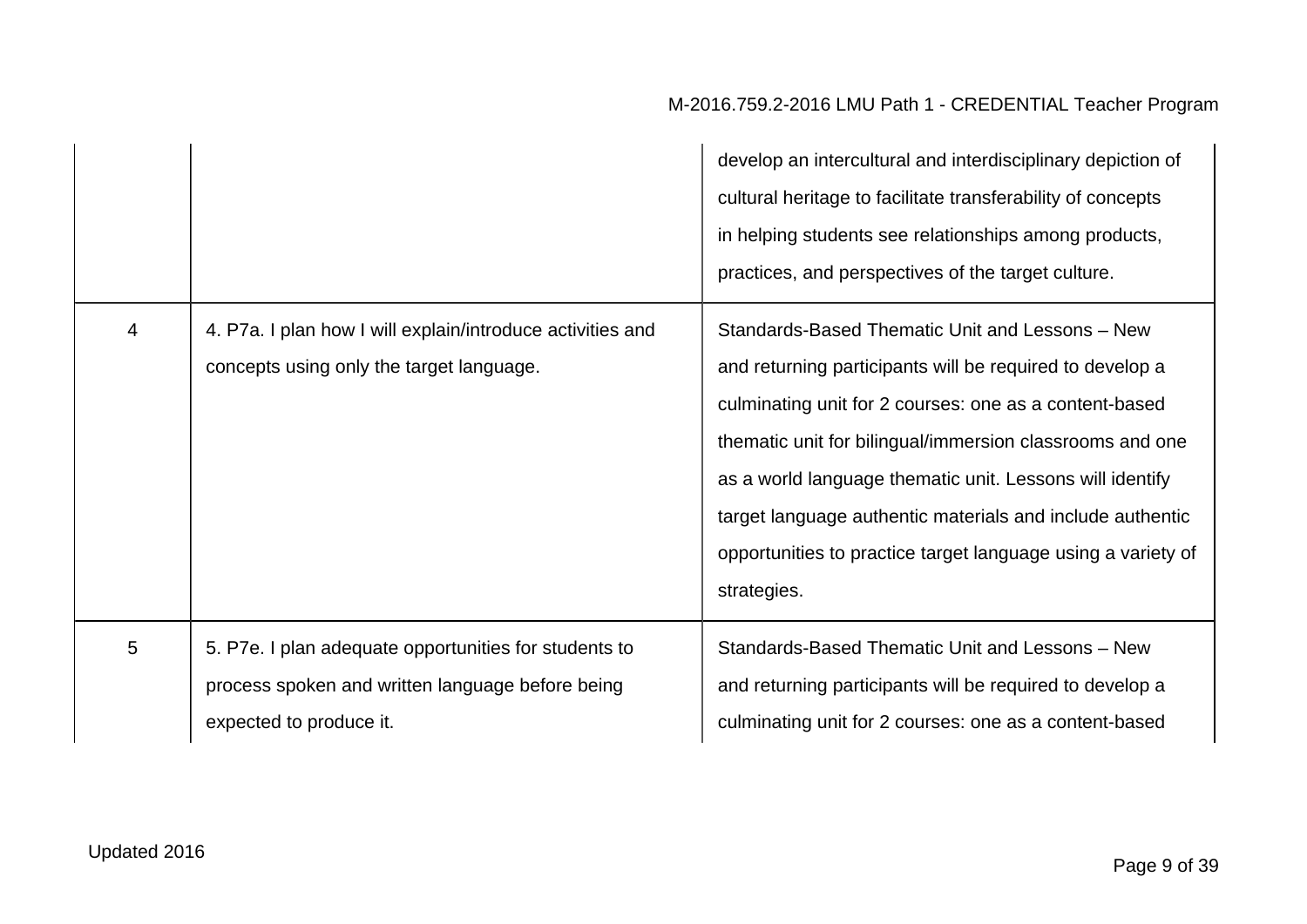|   |                                                                                                               | thematic unit for bilingual/immersion classrooms and one<br>as a world language thematic unit.                                                                                                                                                                                                                                               |  |
|---|---------------------------------------------------------------------------------------------------------------|----------------------------------------------------------------------------------------------------------------------------------------------------------------------------------------------------------------------------------------------------------------------------------------------------------------------------------------------|--|
| 6 | 6. LE3. I help my students see connections among<br>learning experiences.                                     | Standards-Based Thematic Unit and Lessons - New<br>and returning participants will be required to develop a<br>culminating unit with sequential lessons for 2 courses: one<br>as a content-based thematic unit for bilingual/immersion<br>classrooms and one as a world language thematic unit.                                              |  |
| 7 | 7. LE5e. My students and I assess, evaluate, and use<br>authentic materials to support language acquisition.  | Children's Literature Book/Material Review - New and<br>returning participants will assess and evaluate authentic<br>materials in Mandarin and will subsequently create<br>annotated bibliographies and reviews of Chinese children's<br>literature and contemporary Chinese American authors for<br>use in supporting language acquisition. |  |
| 8 | 8. PR2. I stay abreast of current developments and<br>research in the subjects and the language that I teach. | Written midterm examination in Mandarin - New and<br>returning participants will take midterm examinations to                                                                                                                                                                                                                                |  |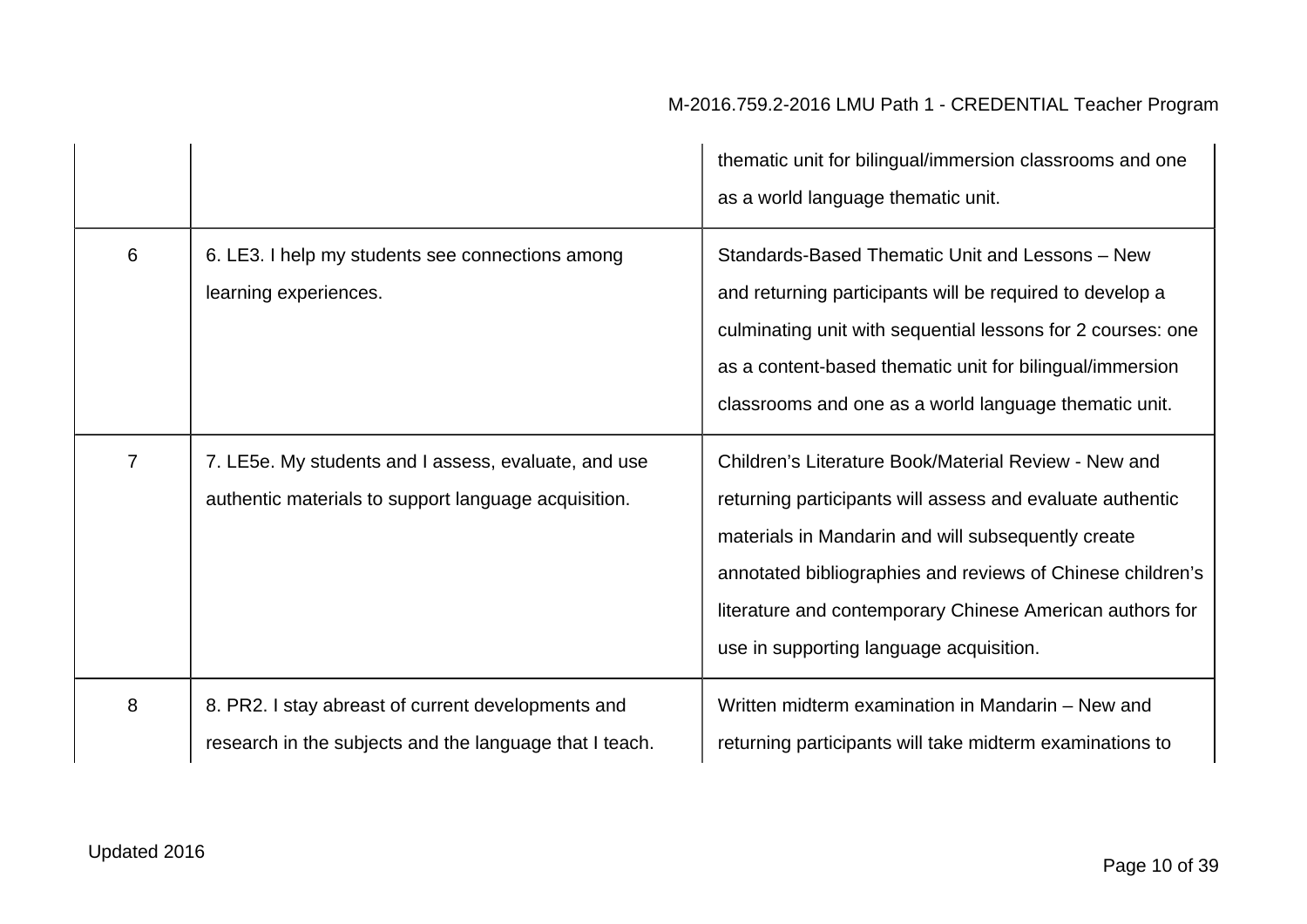|    |                                                                                                          | assess content and academic language ability Interactive<br>Learning Journals - New and returning participants will<br>utilize Interactive Learning Journals to connect course<br>reading with personal experience and application to<br>practice.                                                                                                                                                        |
|----|----------------------------------------------------------------------------------------------------------|-----------------------------------------------------------------------------------------------------------------------------------------------------------------------------------------------------------------------------------------------------------------------------------------------------------------------------------------------------------------------------------------------------------|
| 9  | 9. PR3a. I use processes that allow me to analyze and<br>reflect on my current practice.                 | Introspection: Analysis of Students' Personal Social<br>and Cultural/Linguistic Location - New and returning<br>participants will be required to participate in a reflection<br>of his/her socialization and background as a native<br>Chinese speaker as it intersects with new knowledge<br>Demonstration Lesson – New and returning participants<br>will be involved in micro-teaching with reflection |
| 10 | 10. PR5a. I actively participate in professional learning<br>networks and/or professional organizations. | LMU STARTALK Scholar Network – New and returning<br>participants have access to program LMU director,<br>coordinator, lead instructors, and faculty members before,                                                                                                                                                                                                                                       |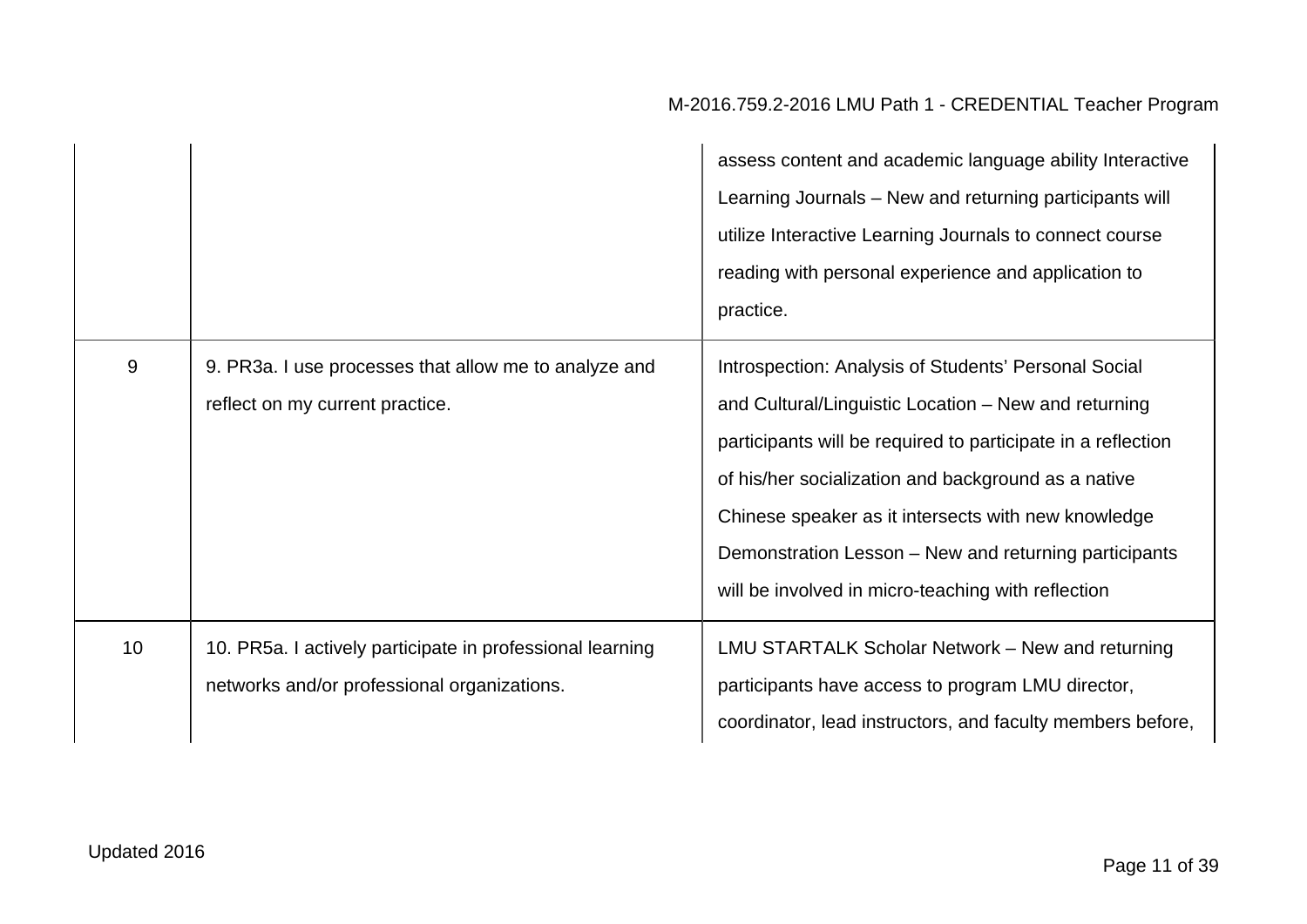|  | during and after the program. An online community         |
|--|-----------------------------------------------------------|
|  | will be established to announce professional learning     |
|  | opportunities and involvement in organizations beyond the |
|  | <b>STARTALK</b> experience.                               |
|  |                                                           |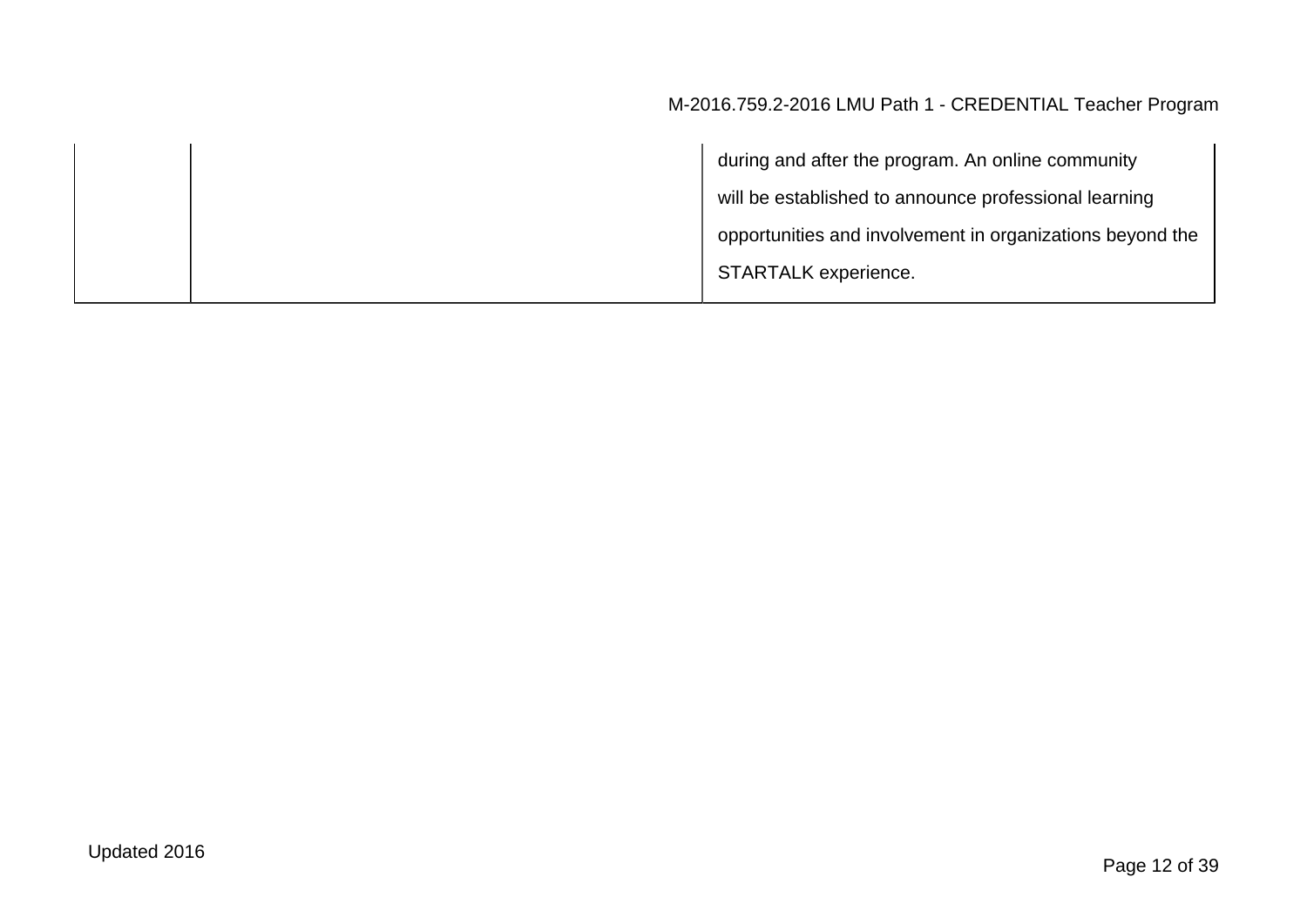# **STAGE 3: What will prepare learners to demonstrate what they can do with what they know?**

| <b>Learning Plan</b> |                                                                                                                                                                       |
|----------------------|-----------------------------------------------------------------------------------------------------------------------------------------------------------------------|
| No.                  | <b>TELL Criteria Statements</b>                                                                                                                                       |
|                      | The criteria statements that appear here were identified in Stage 1                                                                                                   |
|                      | and should inform the development of the learning plan that follows                                                                                                   |
|                      | 1. P1. I plan learning experiences based on local curriculum and state and national standards.                                                                        |
| $\overline{2}$       | 2. P3c. I provide opportunities for students to gain competence in the three communicative modes.                                                                     |
| 3                    | 3. P3d. I plan units that provide opportunities for students to understand the relationships among products, practices, and<br>perspectives of the target culture(s). |

- Г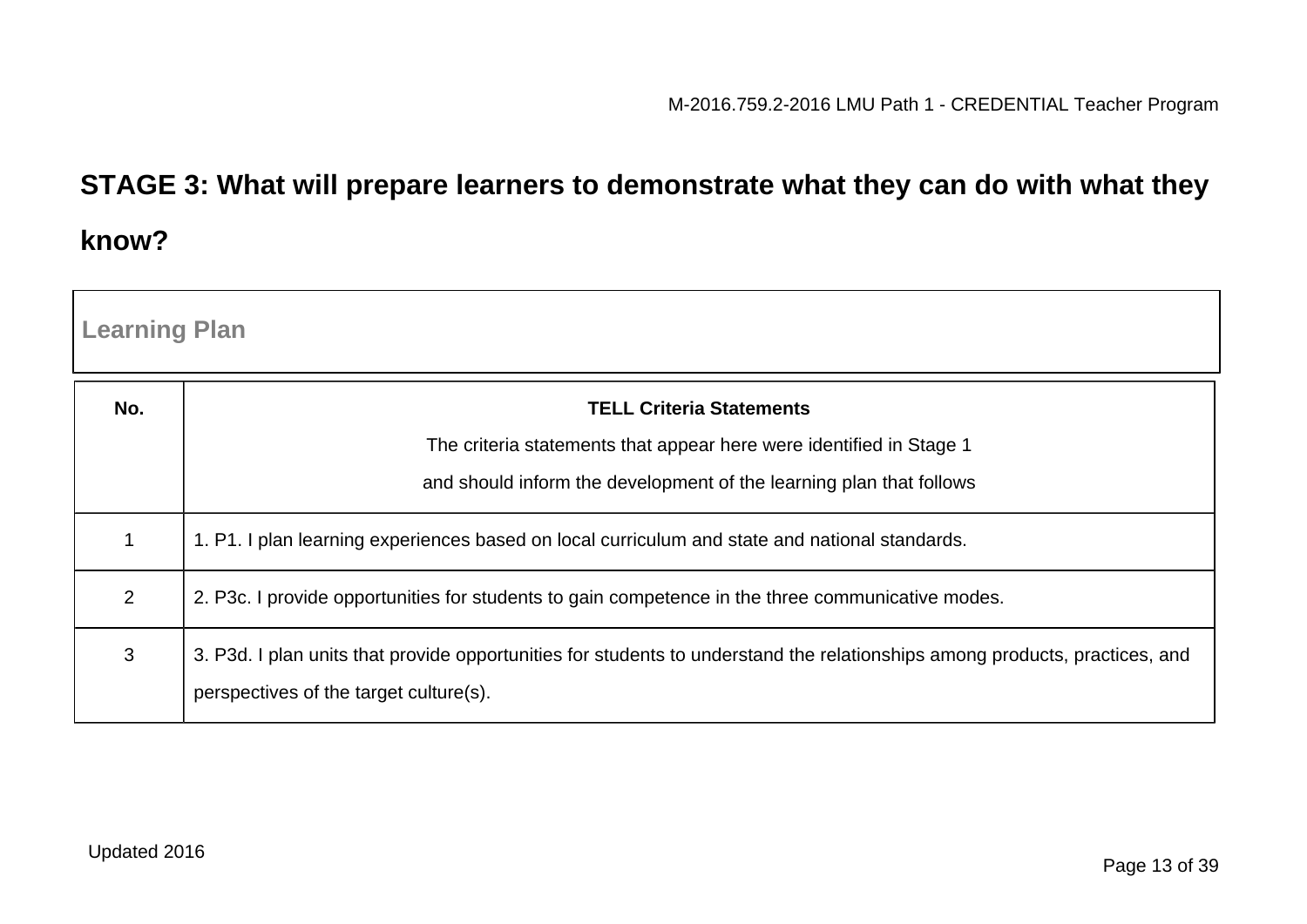| 4              | 4. P7a. I plan how I will explain/introduce activities and concepts using only the target language.                               |  |  |
|----------------|-----------------------------------------------------------------------------------------------------------------------------------|--|--|
| 5              | 5. P7e. I plan adequate opportunities for students to process spoken and written language before being expected to<br>produce it. |  |  |
| 6              | 6. LE3. I help my students see connections among learning experiences.                                                            |  |  |
| $\overline{7}$ | 7. LE5e. My students and I assess, evaluate, and use authentic materials to support language acquisition.                         |  |  |
| 8              | 8. PR2. I stay abreast of current developments and research in the subjects and the language that I teach.                        |  |  |
| 9              | 9. PR3a. I use processes that allow me to analyze and reflect on my current practice.                                             |  |  |
| 10             | 10. PR5a. I actively participate in professional learning networks and/or professional organizations.                             |  |  |
|                | <b>Checking for Learning</b><br><b>Instructional Resources</b><br>Day #<br><b>Learning Targets</b>                                |  |  |

Each day should have multiple learning targets. Unpack the TELL Criteria into specific Can Do statements. The learning targets should

Describe how participants will demonstrate what they

Identify the major resources

participants will use to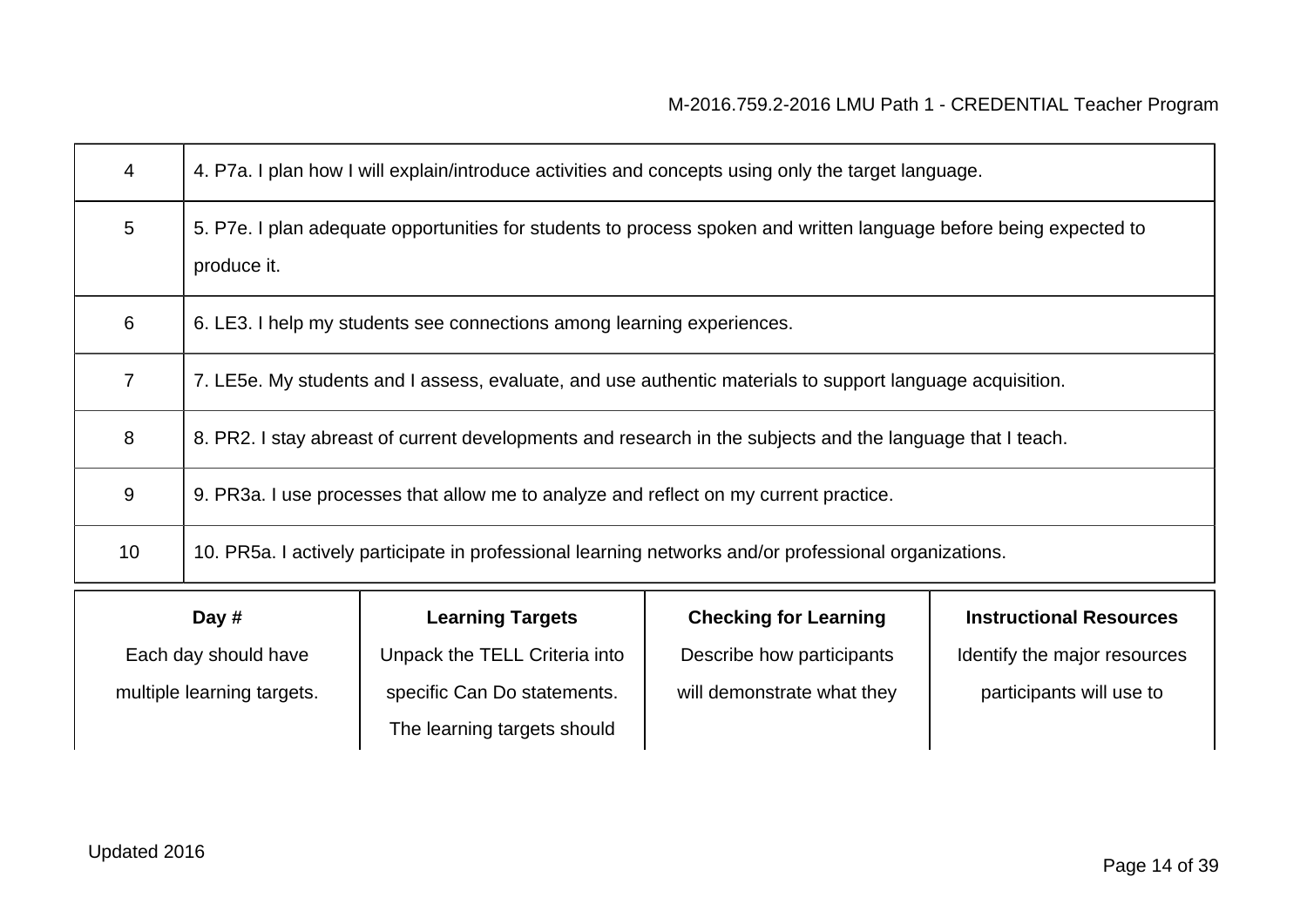| Use a separate row for | capture the progression         | can do with what they know      | work with the topics              |
|------------------------|---------------------------------|---------------------------------|-----------------------------------|
| each learning target.  | that will allow a participant   | for each learning target.       | identified in column 2.           |
|                        | to meet the learning goal       |                                 |                                   |
|                        | expressed by the TELL Criteria. |                                 |                                   |
| 1                      | I can describe key promote      | Participants will use the       | Herrell, A., & Jordan, M. (2015). |
|                        | foreign language teaching with  | Interactive Journal to identify | Fifty strategies for teaching     |
|                        | reference to research.          | key areas and plans to develop  | English language learners (5th    |
|                        |                                 | my local Chinese immersion      | edition). Upper Saddle River,     |
|                        |                                 | program's goals. • Teacher      | NJ: Pearson. Lessow-Hurley,       |
|                        |                                 | candidates will have the        | J. (2013). The foundations of     |
|                        |                                 | opportunity to observe and      | Dual Language Instruction (6th    |
|                        |                                 | participate in small group      | edition). New York: Longman.      |
|                        |                                 | tutoring during the student     |                                   |
|                        |                                 | program in sessions one and     |                                   |
|                        |                                 | two.                            |                                   |
|                        |                                 |                                 |                                   |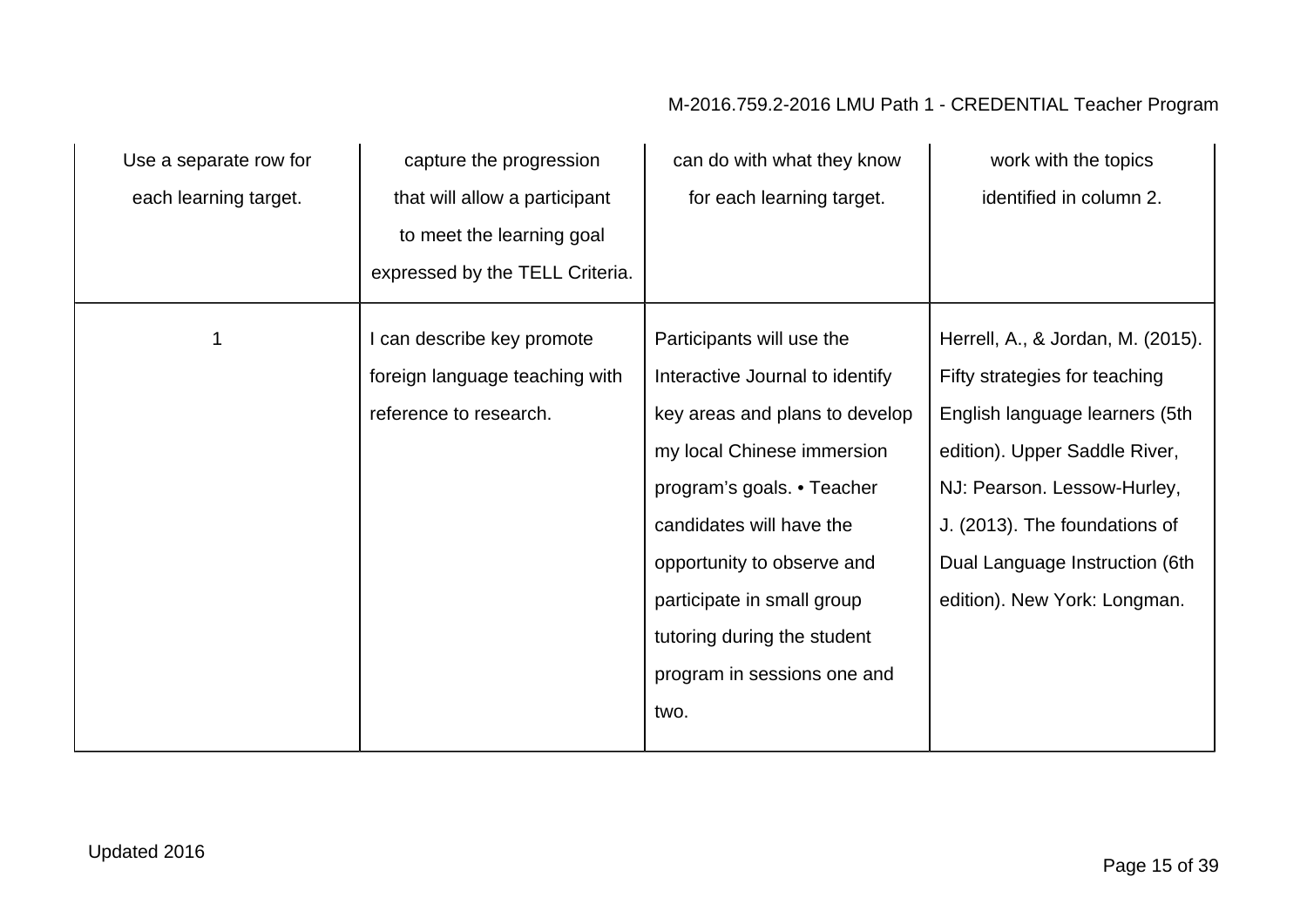| 1 | I can differentiate foreign<br>language programs based<br>on program goals and target<br>students. | Participants will use the<br>Interactive Journal to identify<br>key areas and plans to develop<br>my local Chinese immersion<br>program's goals. • Teacher<br>candidates will have the<br>opportunity to observe and<br>participate in small group<br>tutoring during the student | Herrell, A., & Jordan, M. (2015).<br>Fifty strategies for teaching<br>English language learners (5th<br>edition). Upper Saddle River,<br>NJ: Pearson. Lessow-Hurley,<br>J. (2013). The foundations of<br>Dual Language Instruction (6th<br>edition). New York: Longman. |
|---|----------------------------------------------------------------------------------------------------|-----------------------------------------------------------------------------------------------------------------------------------------------------------------------------------------------------------------------------------------------------------------------------------|-------------------------------------------------------------------------------------------------------------------------------------------------------------------------------------------------------------------------------------------------------------------------|
|   |                                                                                                    | program in sessions one and<br>two.                                                                                                                                                                                                                                               |                                                                                                                                                                                                                                                                         |
| 2 | can select Chinese children's<br>literature and classify books by<br>genre.                        | • Chinese Children's Literature<br>Notebook . Lesson Plan and<br>Reflection on Teaching •<br>Interactive Journal • Teacher                                                                                                                                                        | • TELL Domain Framework<br>- • Teacher Folio Materials<br><b>LMU/CBTE Chinese Literature</b><br>Resource page                                                                                                                                                           |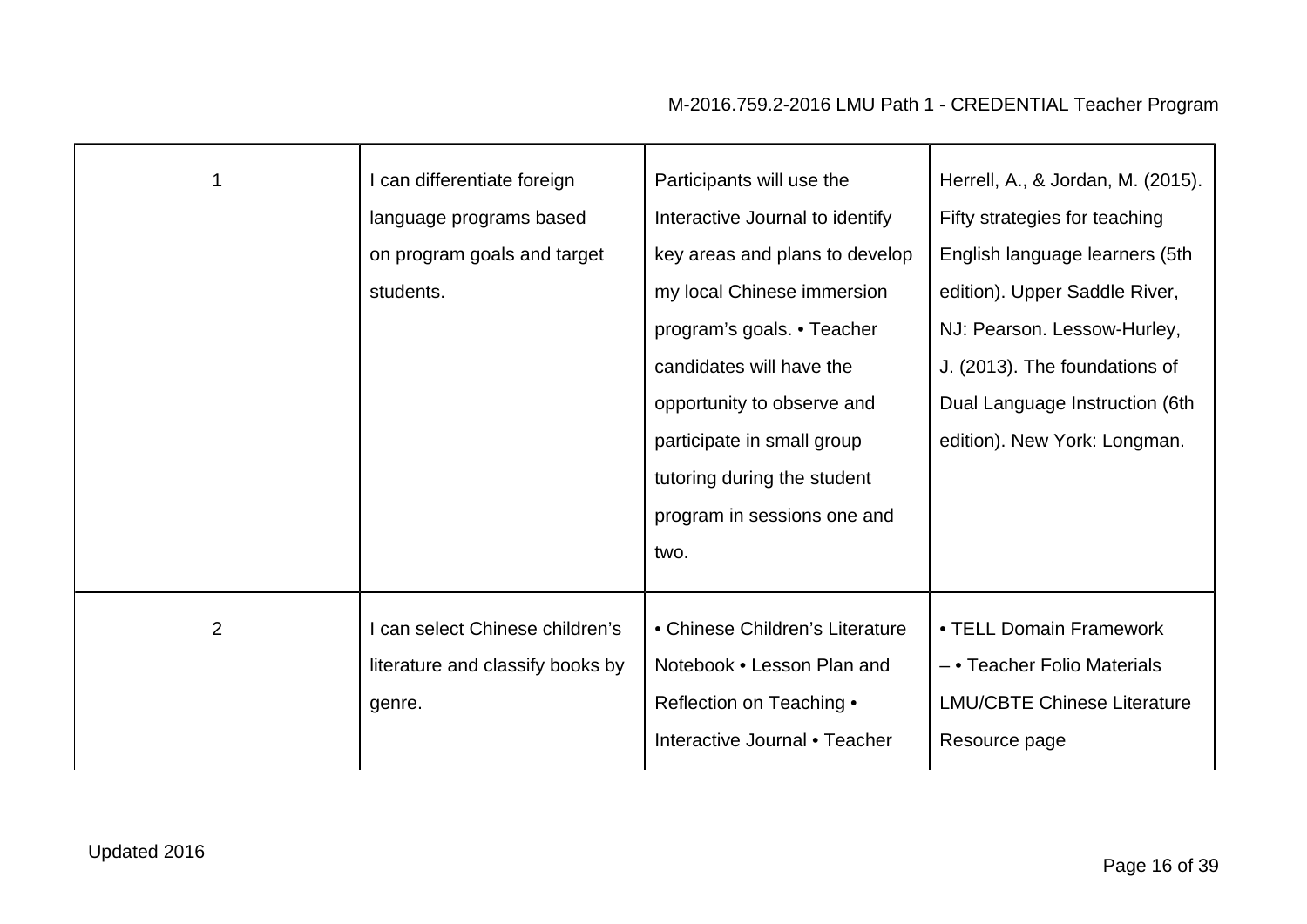|                |                                                                                                                                                                             | candidates will have the<br>opportunity to observe and<br>participate in small group<br>tutoring during the student<br>program in sessions one and<br>two.                                                                                        |                                                                                                               |
|----------------|-----------------------------------------------------------------------------------------------------------------------------------------------------------------------------|---------------------------------------------------------------------------------------------------------------------------------------------------------------------------------------------------------------------------------------------------|---------------------------------------------------------------------------------------------------------------|
| $\overline{2}$ | I can develop a book talk by<br>selecting key vocabulary and<br>planning instructional activities<br>based on target students'<br>needs, aligned with content<br>standards. | • Chinese Children's Literature<br>Notebook • Lesson Plan and<br>Reflection on Teaching •<br>Interactive Journal • Teacher<br>candidates will have the<br>opportunity to observe and<br>participate in small group<br>tutoring during the student | • TELL Domain Framework<br>- • Teacher Folio Materials<br><b>LMU/CBTE Chinese Literature</b><br>Resource page |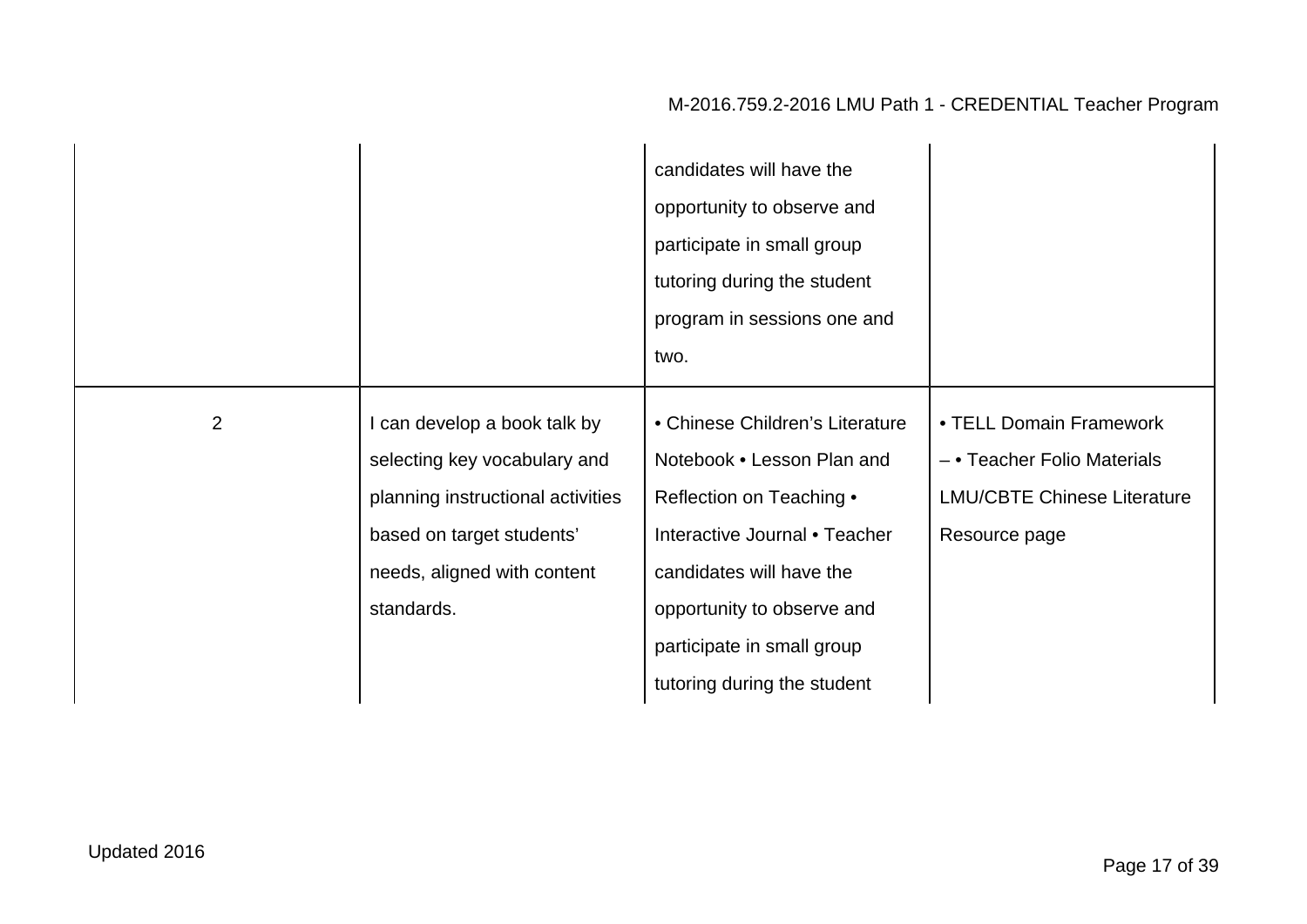|                |                                                                                            | program in sessions one and<br>two.                                                                                                                                                                                                                                                      |                                                                                                               |
|----------------|--------------------------------------------------------------------------------------------|------------------------------------------------------------------------------------------------------------------------------------------------------------------------------------------------------------------------------------------------------------------------------------------|---------------------------------------------------------------------------------------------------------------|
| $\overline{2}$ | I can apply Visual Scaffolding<br>and Read-aloud Plus in<br>designing teaching activities. | • Chinese Children's Literature<br>Notebook • Lesson Plan and<br>Reflection on Teaching •<br>Interactive Journal • Teacher<br>candidates will have the<br>opportunity to observe and<br>participate in small group<br>tutoring during the student<br>program in sessions one and<br>two. | • TELL Domain Framework<br>- • Teacher Folio Materials<br><b>LMU/CBTE Chinese Literature</b><br>Resource page |
| $\overline{2}$ | I can critique my peer's<br>reflection journals and make a                                 | • Chinese Children's Literature<br>Notebook . Lesson Plan and                                                                                                                                                                                                                            | • TELL Domain Framework<br>- • Teacher Folio Materials                                                        |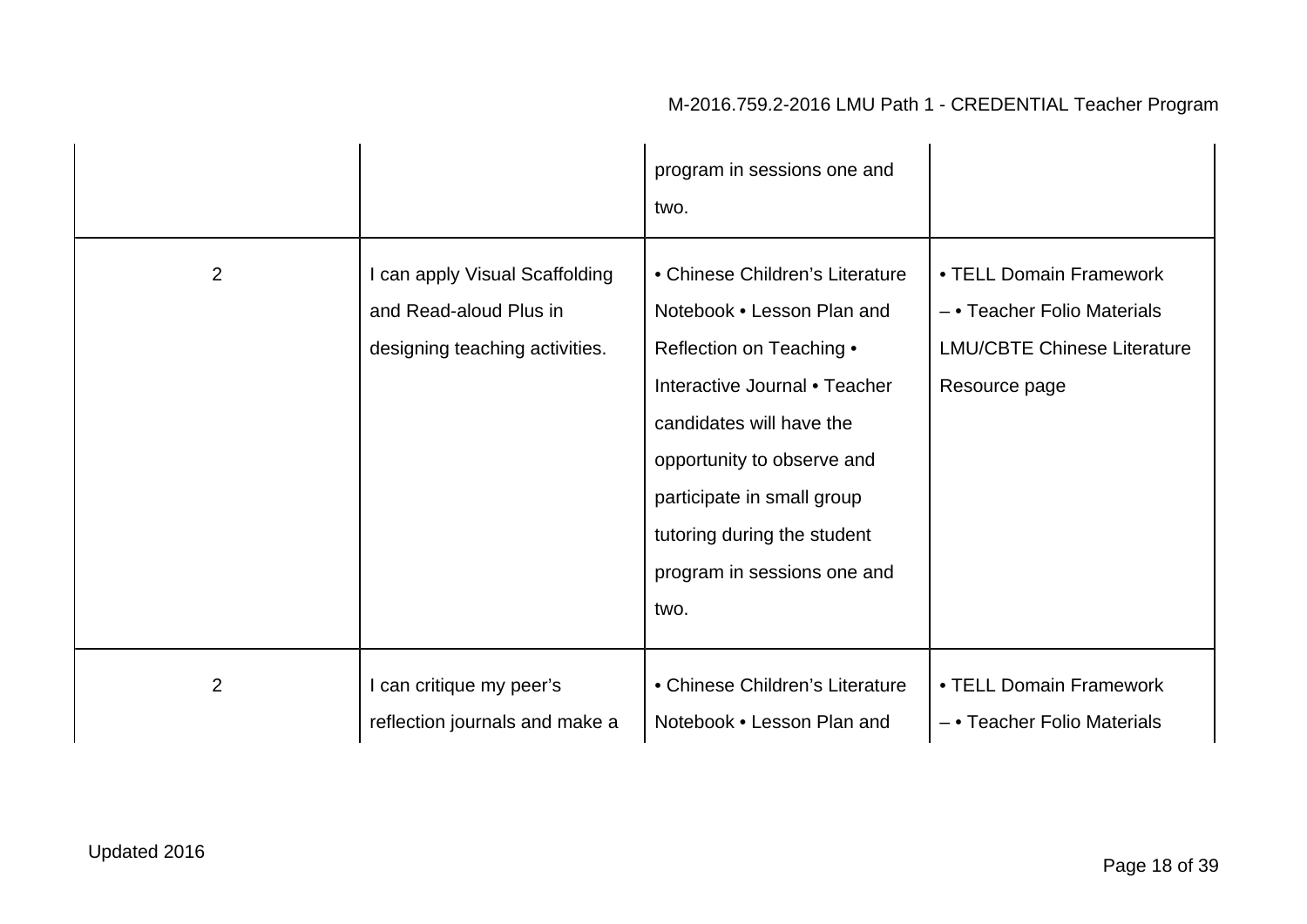|   | connection to their own learning<br>experience.                                                                                                                          | Reflection on Teaching •<br>Interactive Journal • Teacher<br>candidates will have opportunity<br>to observe and small group<br>tutoring during the student<br>program in sessions one and<br>two. | <b>LMU/CBTE Chinese Literature</b><br>Resource page                                                                                                                                                                                                                       |
|---|--------------------------------------------------------------------------------------------------------------------------------------------------------------------------|---------------------------------------------------------------------------------------------------------------------------------------------------------------------------------------------------|---------------------------------------------------------------------------------------------------------------------------------------------------------------------------------------------------------------------------------------------------------------------------|
| 3 | I can plan lessons to address<br>all required components in<br>the lesson plan template by<br>applying strategies based on<br>the characteristics of target<br>students. | Lesson Plan and Reflection on<br>Teaching                                                                                                                                                         | Bloom's Taxonomy and Depth<br>of Knowledge Backward<br>Design Overview: https://<br>startalk.umd.edu/teacher-<br>development/workshops/2009/<br>GVA/content/welcome/<br>backward-design.html<br><b>Backward Design Introduction</b><br>to Stage 1, 2, and $3 -$ Key links |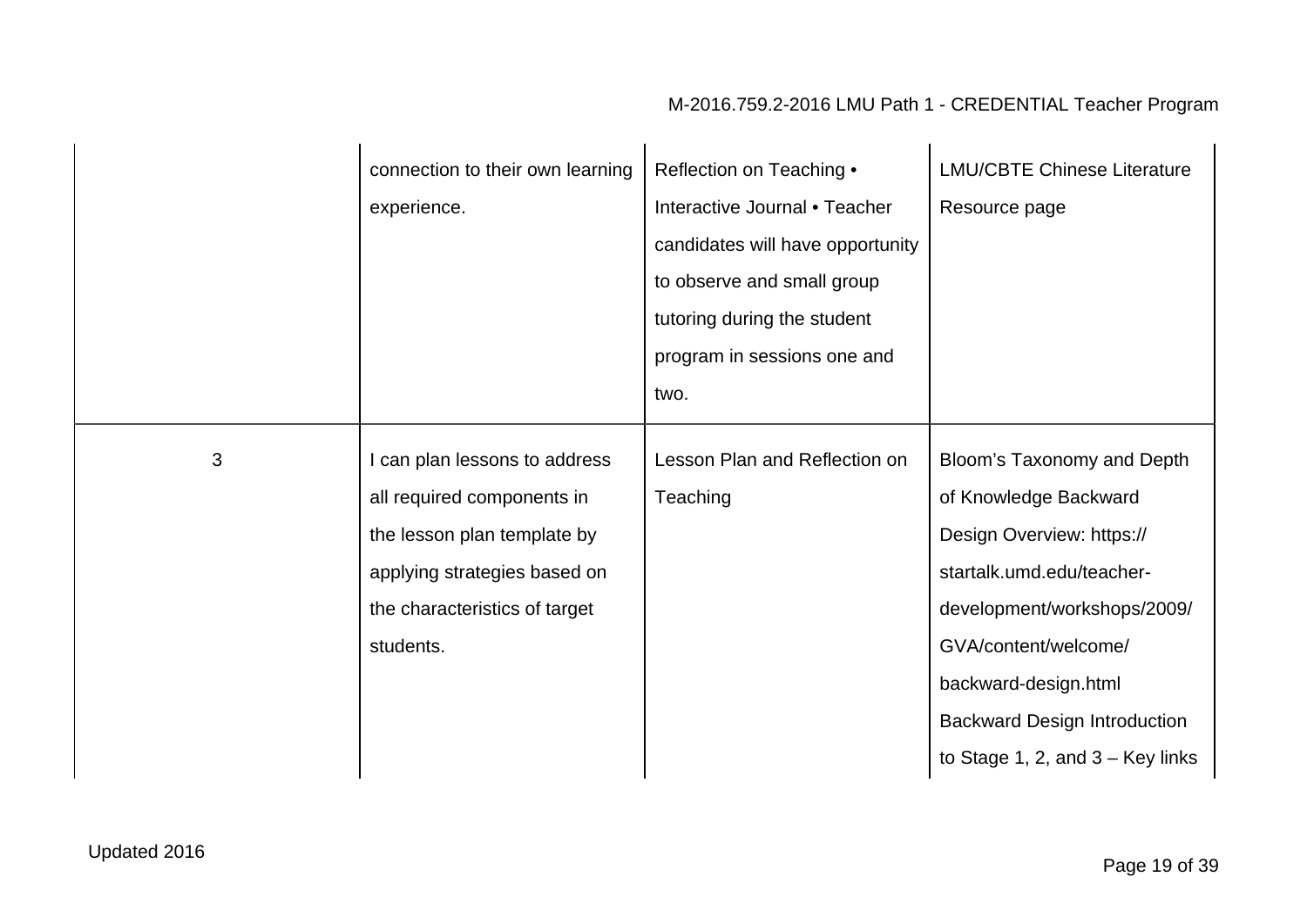|   |                                                         |                                           | from STARTALK resources<br>- examples include: STAGE                                   |
|---|---------------------------------------------------------|-------------------------------------------|----------------------------------------------------------------------------------------|
|   |                                                         |                                           | 1: What will students be<br>able to do and what will they<br>know? • STATE CONTENT     |
|   |                                                         |                                           | STANDARDS - View: https://<br>startalk.umd.edu/teacher-                                |
|   |                                                         |                                           | development/workshops/2009/<br>GVA/content/objectives/<br>state-content-standards.html |
|   |                                                         |                                           | STAGE 2: How will students<br>demonstrate what they can do<br>and what they know?      |
| 3 | I can apply the Realia Strategy<br>in planning lessons. | Lesson Plan and Reflection on<br>Teaching | Bloom's Taxonomy and Depth<br>of Knowledge Backward<br>Design Overview: https://       |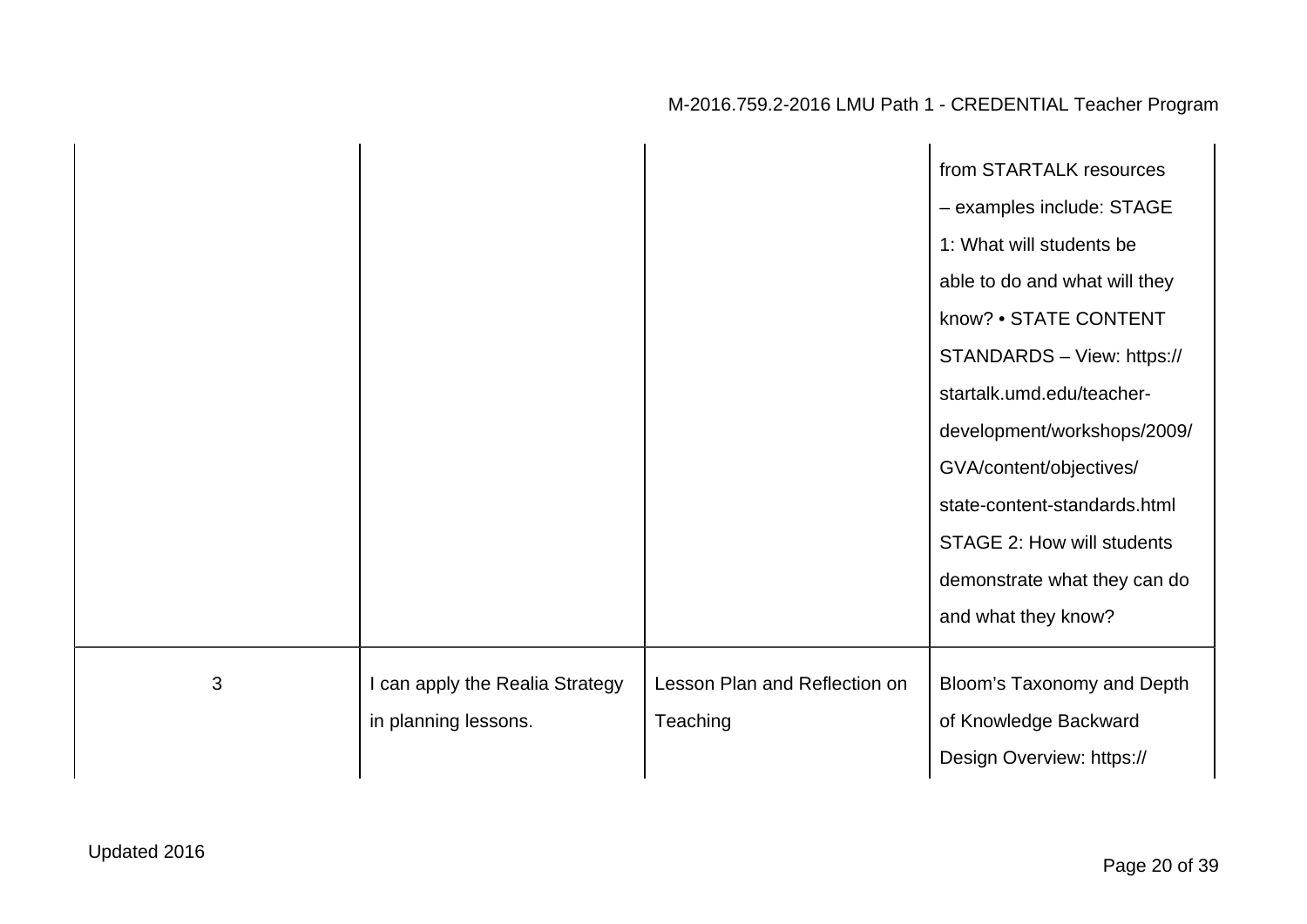| startalk.umd.edu/teacher-           |
|-------------------------------------|
| development/workshops/2009/         |
| GVA/content/welcome/                |
| backward-design.html                |
| <b>Backward Design Introduction</b> |
| to Stage 1, 2, and $3 -$ Key links  |
| from STARTALK resources             |
| - examples include: STAGE           |
| 1: What will students be            |
| able to do and what will they       |
| know? • STATE CONTENT               |
| STANDARDS - View: https://          |
| startalk.umd.edu/teacher-           |
| development/workshops/2009/         |
| GVA/content/objectives/             |
| state-content-standards.html        |
| STAGE 2: How will students          |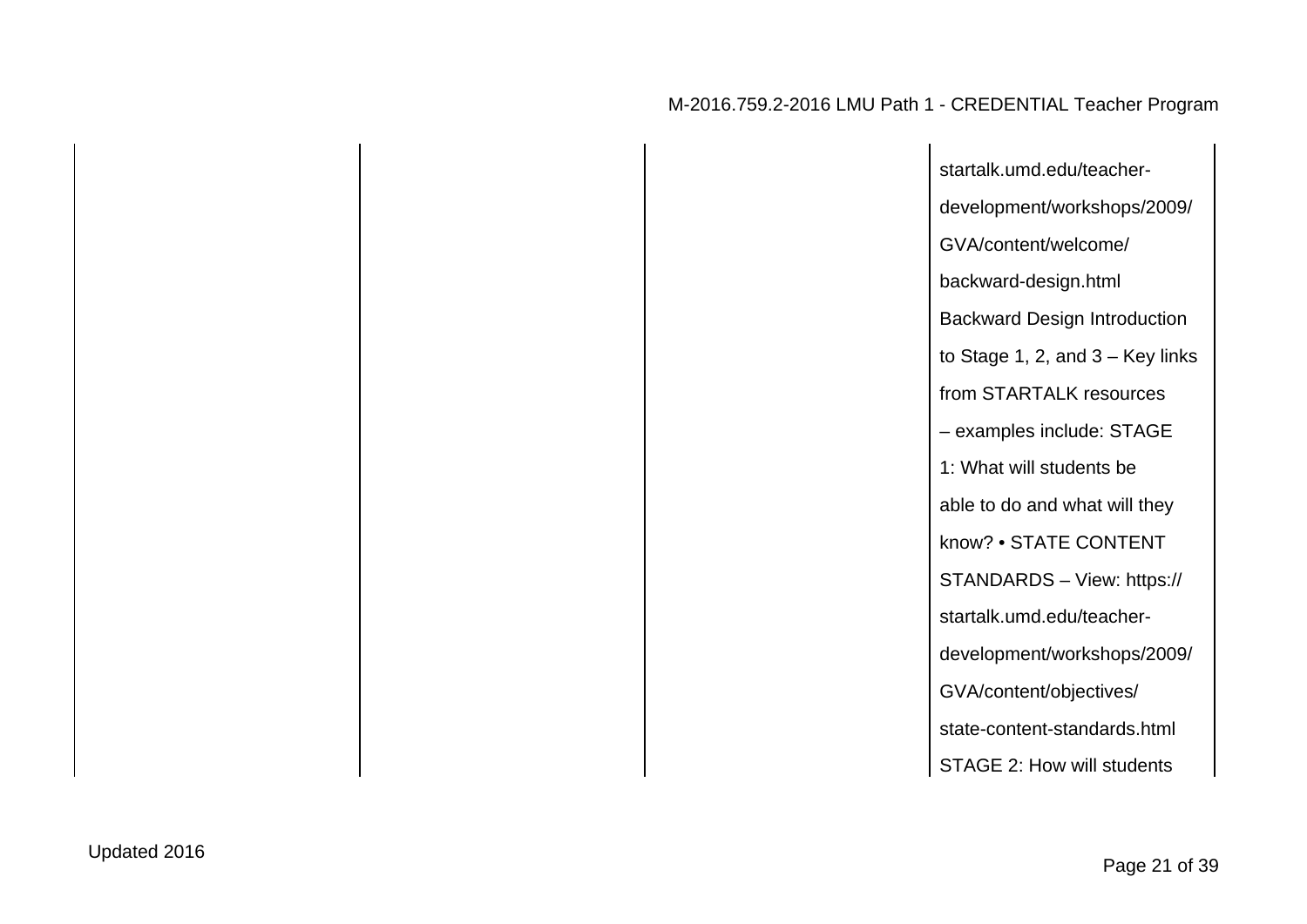|   |                                                                                                               |                                           | demonstrate what they can do<br>and what they know?                                                                                                                                                                                                                                                                                                                                                                     |
|---|---------------------------------------------------------------------------------------------------------------|-------------------------------------------|-------------------------------------------------------------------------------------------------------------------------------------------------------------------------------------------------------------------------------------------------------------------------------------------------------------------------------------------------------------------------------------------------------------------------|
| 3 | I can critique their peer's<br>reflection journals and make a<br>connection to my own learning<br>experience. | Lesson Plan and Reflection on<br>Teaching | Bloom's Taxonomy and Depth<br>of Knowledge Backward<br>Design Overview: https://<br>startalk.umd.edu/teacher-<br>development/workshops/2009/<br>GVA/content/welcome/<br>backward-design.html<br><b>Backward Design Introduction</b><br>to Stage 1, 2, and $3 -$ Key links<br>from STARTALK resources<br>- examples include: STAGE<br>1: What will students be<br>able to do and what will they<br>know? • STATE CONTENT |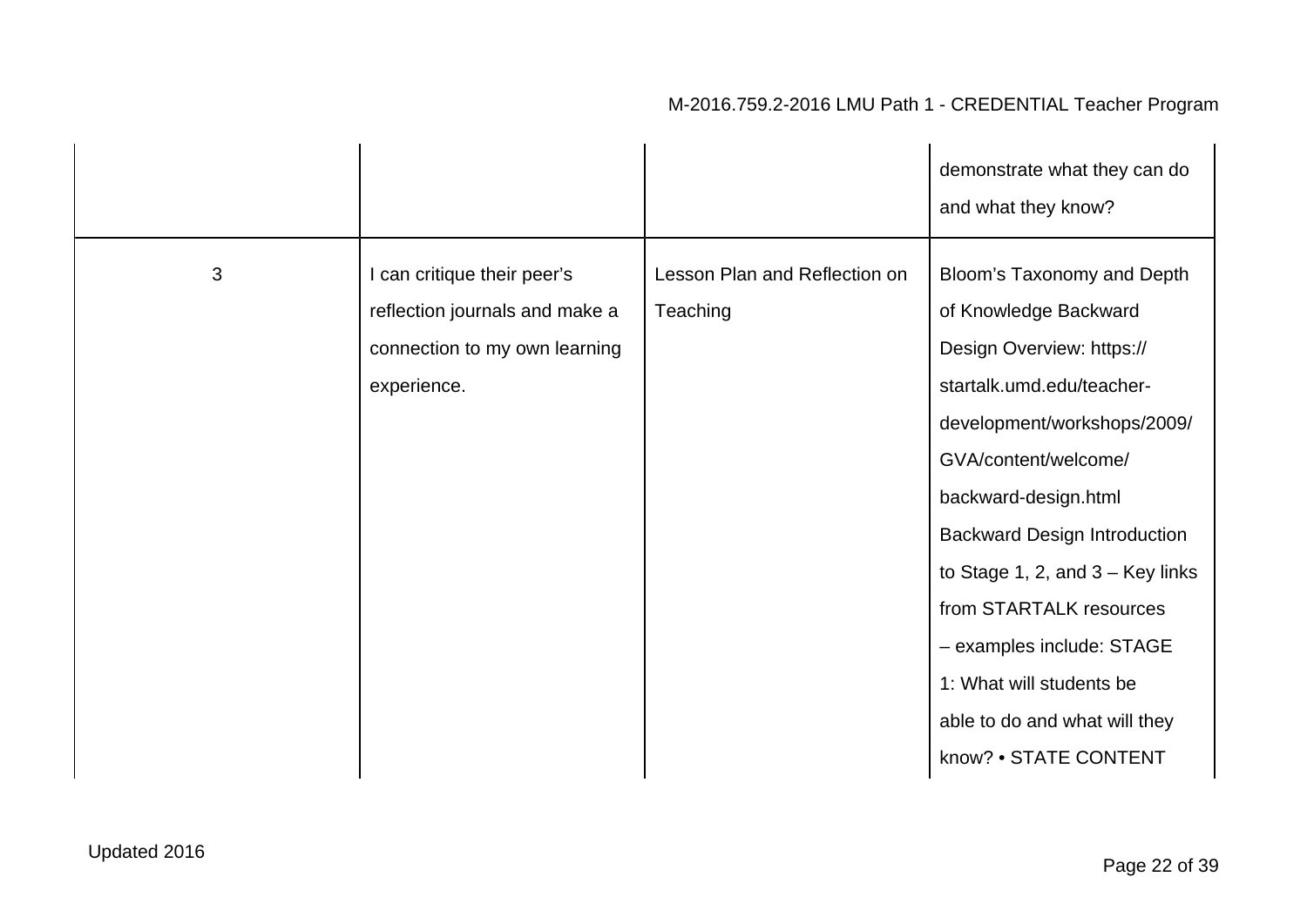|   |                                                                               |                                                                    | STANDARDS - View: https://<br>startalk.umd.edu/teacher-<br>development/workshops/2009/<br>GVA/content/objectives/<br>state-content-standards.html<br>STAGE 2: How will students<br>demonstrate what they can do<br>and what they know? |
|---|-------------------------------------------------------------------------------|--------------------------------------------------------------------|----------------------------------------------------------------------------------------------------------------------------------------------------------------------------------------------------------------------------------------|
| 4 | I can revise drafts of learning<br>plans using the backward<br>design process | Participants will upload drafts<br>for peer and instructor review. | All previous resources.<br><b>STARTALK Learning plan</b><br>Checklist TELL Teacher Folio -<br><b>LMU Adapted Observation Tool</b>                                                                                                      |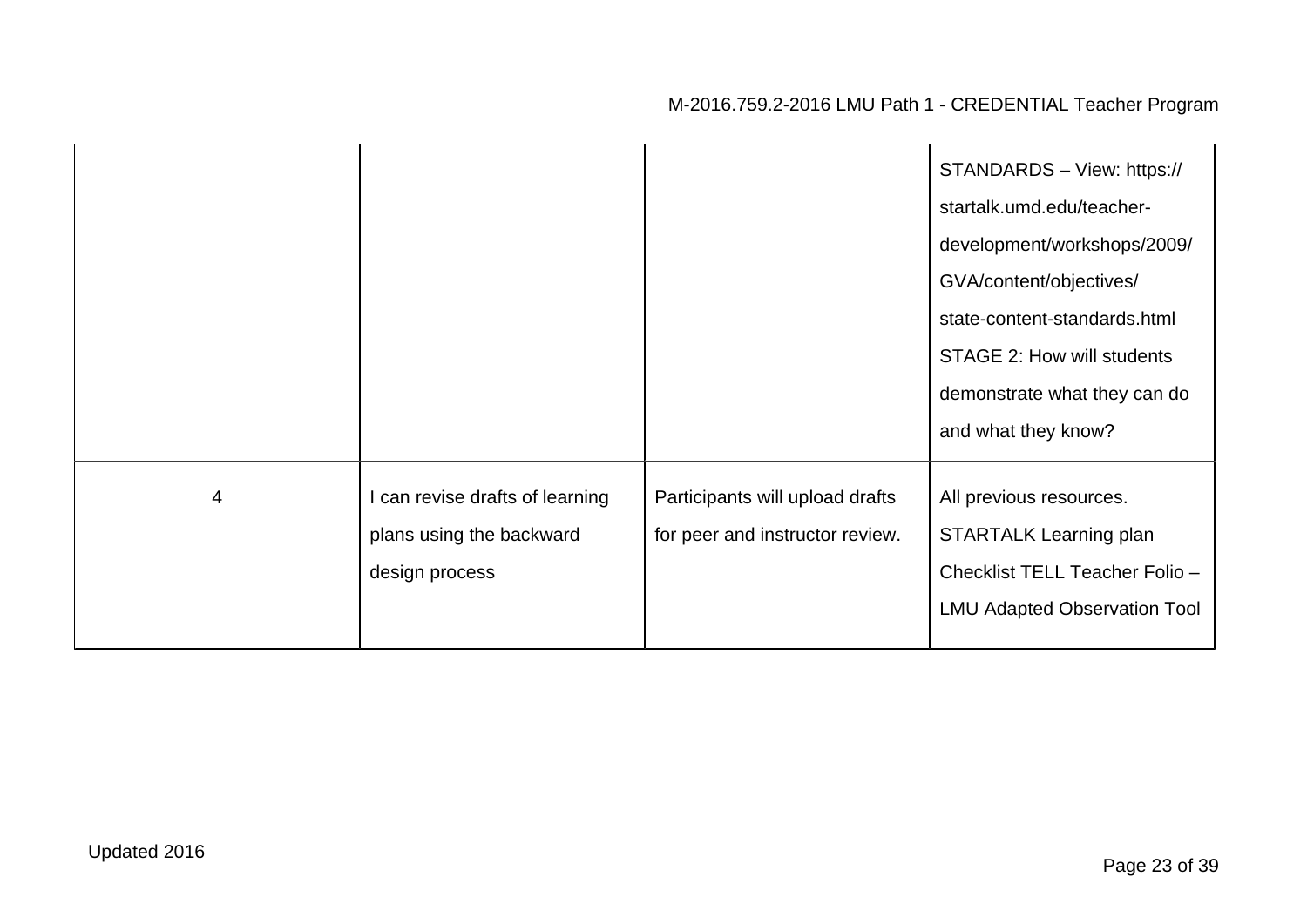| $5\phantom{.0}$ | I can identify and teach key    | After reading and reviewing    | Herrell, A., & Jordan, M.        |
|-----------------|---------------------------------|--------------------------------|----------------------------------|
|                 |                                 |                                |                                  |
|                 | content area vocabulary aligned | required and recommended       | (2015). Fifty strategies for     |
|                 | with learning targets.          | reading sources, teacher       | teaching English language        |
|                 |                                 | candidates will apply these to | learners (5th edition). Upper    |
|                 |                                 | create an integrated thematic  | Saddle River, NJ: Pearson.       |
|                 |                                 | instructional unit.            | Lessow-Hurley, J. (2013). The    |
|                 |                                 |                                | foundations of Dual Language     |
|                 |                                 |                                | Instruction (6th edition).       |
|                 |                                 |                                | New York: Longman. http://       |
|                 |                                 |                                | www.carla.umn.edu/cobaltt/       |
|                 |                                 |                                | <b>CBI.html PPT presentation</b> |
|                 |                                 |                                | http://www.carla.umn.edu/        |
|                 |                                 |                                | cobaltt/modules/jeopardy/        |
|                 |                                 |                                | jeopardy.html                    |
|                 |                                 |                                |                                  |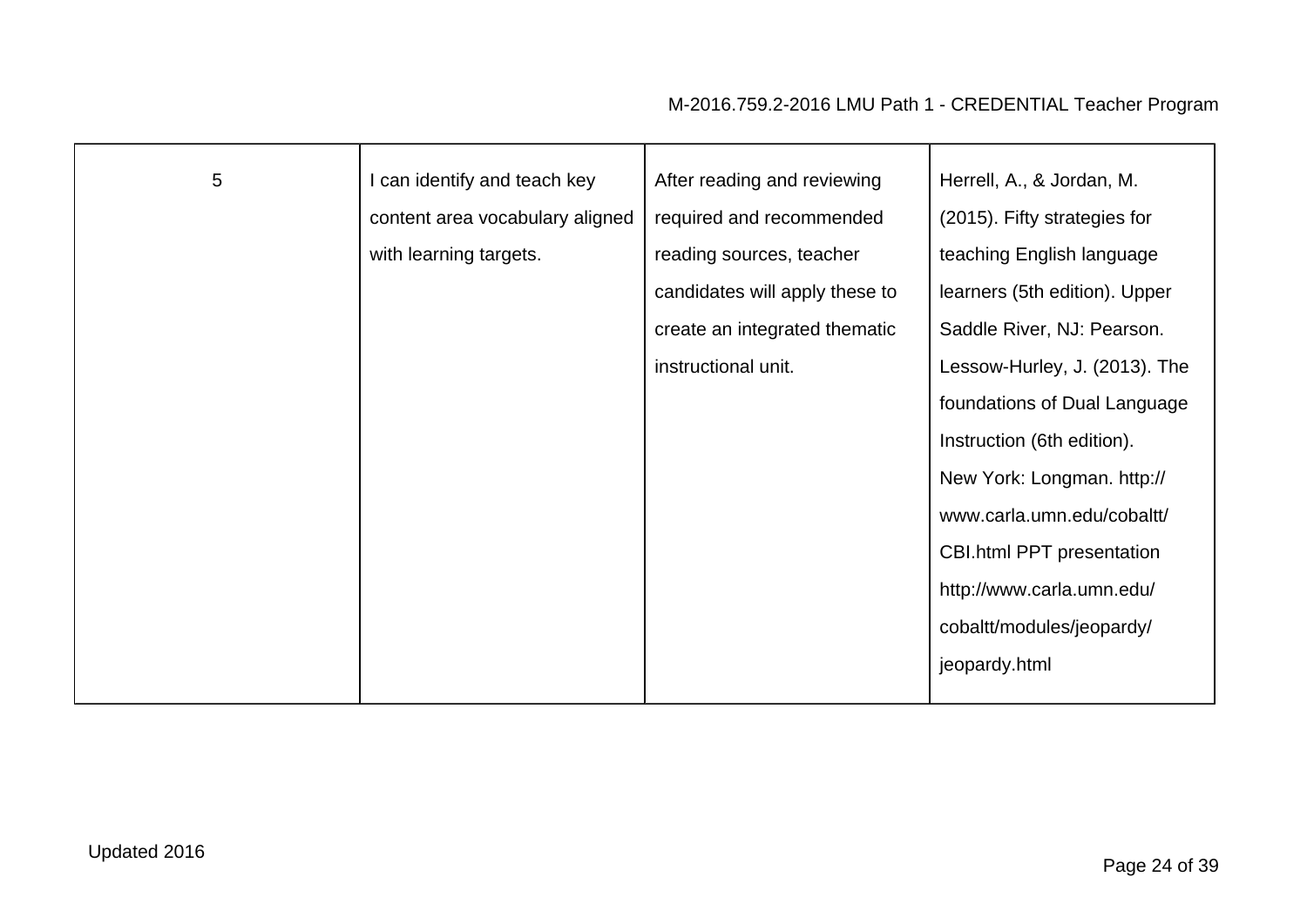| 5 | I can demonstrate        | After reading and reviewing    | Herrell, A., & Jordan, M.        |
|---|--------------------------|--------------------------------|----------------------------------|
|   | understanding of the key | required and recommended       | (2015). Fifty strategies for     |
|   | features and models of   | reading sources, teacher       | teaching English language        |
|   | Mandarin dual language   | candidates will apply these to | learners (5th edition). Upper    |
|   | programs.                | create an integrated thematic  | Saddle River, NJ: Pearson.       |
|   |                          | instructional unit.            | Lessow-Hurley, J. (2013). The    |
|   |                          |                                | foundations of Dual Language     |
|   |                          |                                | Instruction (6th edition).       |
|   |                          |                                | New York: Longman. http://       |
|   |                          |                                | www.carla.umn.edu/cobaltt/       |
|   |                          |                                | <b>CBI.html PPT presentation</b> |
|   |                          |                                | http://www.carla.umn.edu/        |
|   |                          |                                | cobaltt/modules/jeopardy/        |
|   |                          |                                | jeopardy.html                    |
|   |                          |                                |                                  |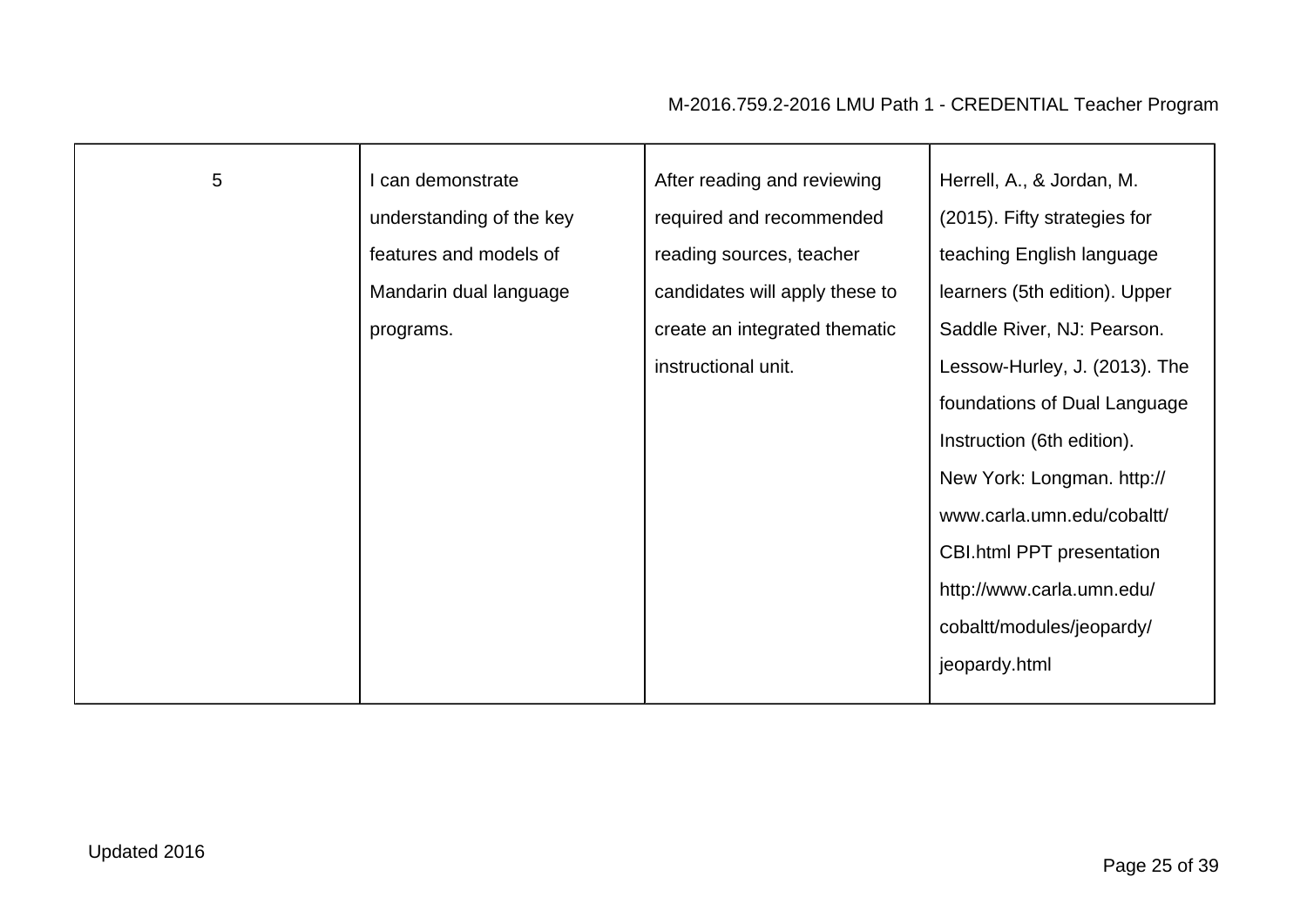| $\overline{5}$ | I can apply the word study      | After reading and reviewing    | Herrell, A., & Jordan, M.        |
|----------------|---------------------------------|--------------------------------|----------------------------------|
|                | strategies such as word cluster | required and recommended       | (2015). Fifty strategies for     |
|                | and word study log in planning  | reading sources, teacher       | teaching English language        |
|                | lessons.                        | candidates will apply these to | learners (5th edition). Upper    |
|                |                                 | create an integrated thematic  | Saddle River, NJ: Pearson.       |
|                |                                 | instructional unit.            | Lessow-Hurley, J. (2013). The    |
|                |                                 |                                | foundations of Dual Language     |
|                |                                 |                                | Instruction (6th edition).       |
|                |                                 |                                | New York: Longman. http://       |
|                |                                 |                                | www.carla.umn.edu/cobaltt/       |
|                |                                 |                                | <b>CBI.html PPT presentation</b> |
|                |                                 |                                | http://www.carla.umn.edu/        |
|                |                                 |                                | cobaltt/modules/jeopardy/        |
|                |                                 |                                | jeopardy.html                    |
|                |                                 |                                |                                  |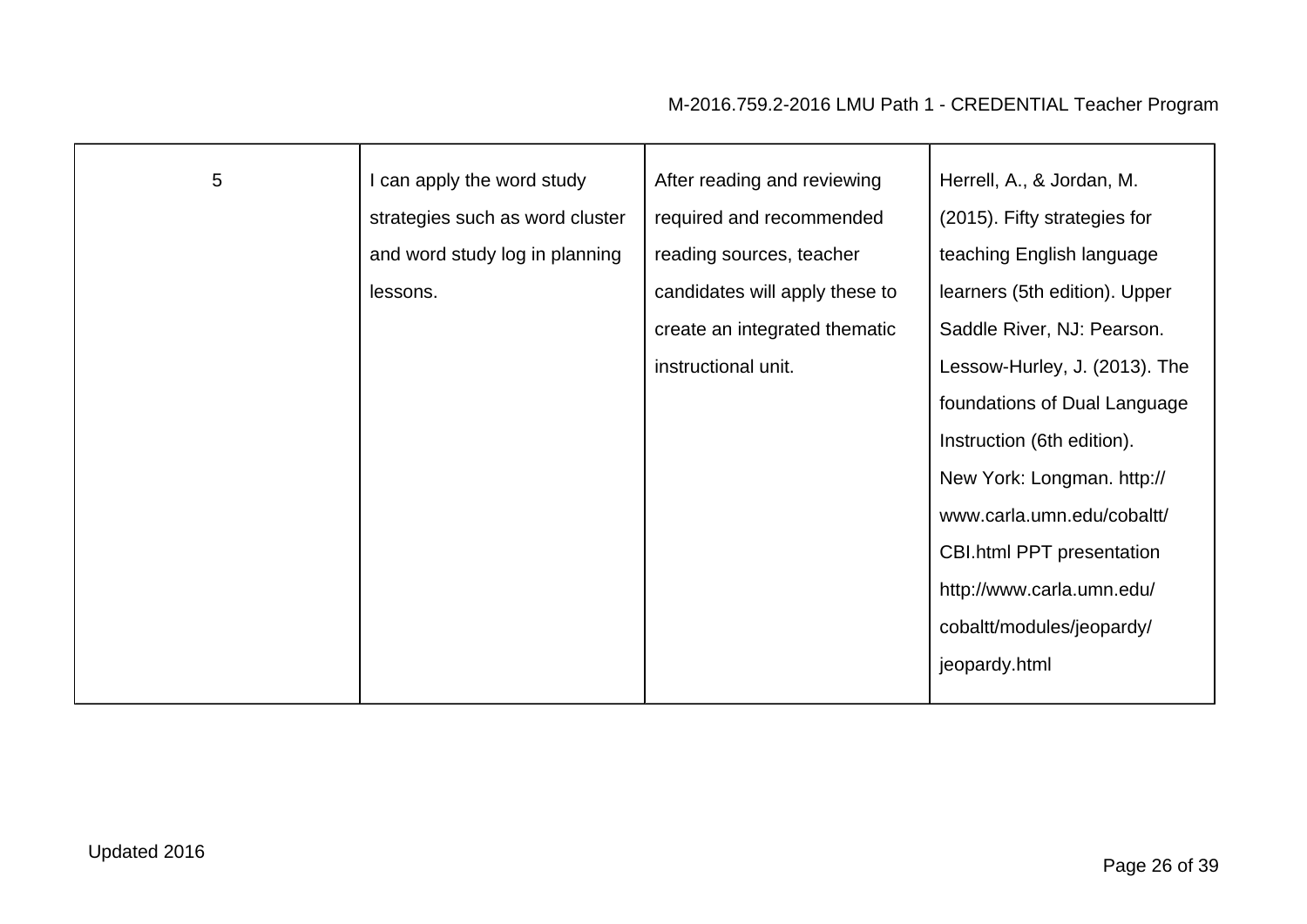| 6 | I can explain their lesson<br>design with rationales.                                                  | After a "Think-Pair-Share"<br>activity, participants will<br>describe six best practices for<br>student language programs.<br>Throughout program, create<br>learning plans and activities<br>that reflect research based<br>practices and STARTALK- | All resources cited above<br>Herrell, A., & Jordan, M. (2015).<br>Fifty strategies for teaching<br>English language learners (5th<br>edition). Upper Saddle River,<br>NJ: Pearson STARTALK Video<br><b>Resources</b> |
|---|--------------------------------------------------------------------------------------------------------|-----------------------------------------------------------------------------------------------------------------------------------------------------------------------------------------------------------------------------------------------------|----------------------------------------------------------------------------------------------------------------------------------------------------------------------------------------------------------------------|
|   |                                                                                                        | Endorsed principles.                                                                                                                                                                                                                                |                                                                                                                                                                                                                      |
| 6 | I can develop a draft outline of<br>an integrated unit study that<br>integrates at least two subjects. | After a "Think-Pair-Share"<br>activity, participants will<br>describe six best practices for<br>student language programs.<br>Throughout program, create<br>learning plans and activities                                                           | All resources cited above<br>Herrell, A., & Jordan, M. (2015).<br>Fifty strategies for teaching<br>English language learners (5th<br>edition). Upper Saddle River,                                                   |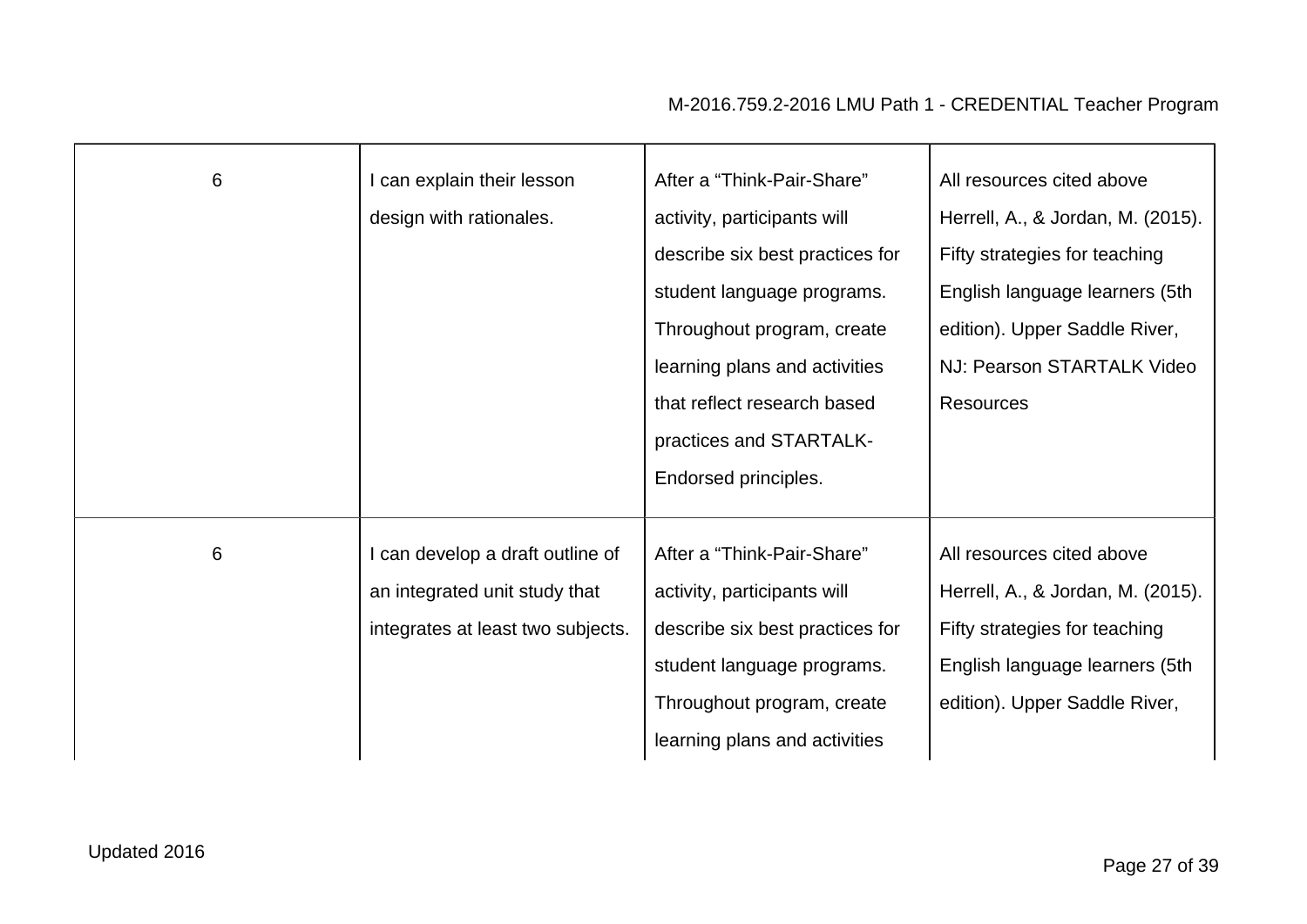|   |                                                                                                                                                                         | that reflect research based<br>practices and STARTALK-<br>Endorsed principles.                                                                                                                                                                                              | NJ: Pearson STARTALK Video<br><b>Resources</b>                                                                                                                                                                       |
|---|-------------------------------------------------------------------------------------------------------------------------------------------------------------------------|-----------------------------------------------------------------------------------------------------------------------------------------------------------------------------------------------------------------------------------------------------------------------------|----------------------------------------------------------------------------------------------------------------------------------------------------------------------------------------------------------------------|
| 6 | I can plan lessons with Story<br>Enactment & Integrating<br>Thinking, Art and Language to<br>address multiple modes and<br>modalities for active learner<br>engagement. | After a "Think-Pair-Share"<br>activity, participants will<br>describe six best practices for<br>student language programs.<br>Throughout program, create<br>learning plans and activities<br>that reflect research based<br>practices and STARTALK-<br>Endorsed principles. | All resources cited above<br>Herrell, A., & Jordan, M. (2015).<br>Fifty strategies for teaching<br>English language learners (5th<br>edition). Upper Saddle River,<br>NJ: Pearson STARTALK Video<br><b>Resources</b> |
| 6 | I can critique my peer's<br>reflection journals and make a                                                                                                              | After a "Think-Pair-Share"<br>activity, participants will                                                                                                                                                                                                                   | All resources cited above<br>Herrell, A., & Jordan, M. (2015).                                                                                                                                                       |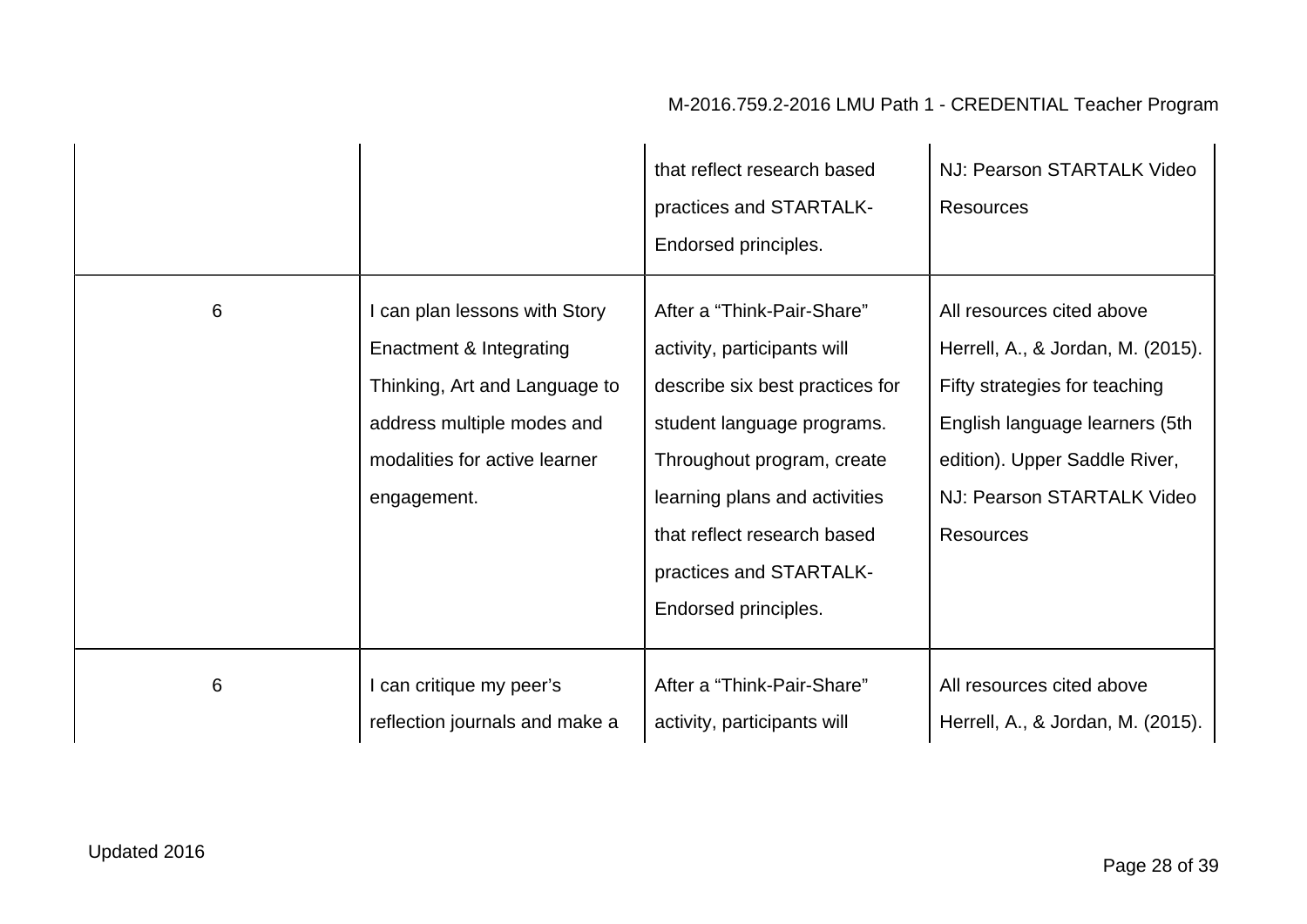|   | connection to my own learning    | describe six best practices for | Fifty strategies for teaching  |
|---|----------------------------------|---------------------------------|--------------------------------|
|   | experience                       | student language programs.      | English language learners (5th |
|   |                                  | Throughout program, create      | edition). Upper Saddle River,  |
|   |                                  | learning plans and activities   | NJ: Pearson STARTALK Video     |
|   |                                  | that reflect research based     | <b>Resources</b>               |
|   |                                  | practices and STARTALK-         |                                |
|   |                                  | Endorsed principles.            |                                |
|   |                                  |                                 |                                |
| 7 | I can plan and guide learners to | Throughout program,             | https://startalk.umd.edu/      |
|   | use organized key vocabulary     | create learning plans           | principles/Icc.xhtml Selected  |
|   | as scaffolding to express their  | and activities that include     | <b>STARTALK Videos</b>         |
|   | learning in complete sentences.  | multiple opportunities for      | What is TPRS? http://          |
|   |                                  | comprehensible input.           | www.tprstorytelling.com/       |
|   |                                  |                                 | images/TPRS-                   |
|   |                                  |                                 | Lang.Mag2011.pdf (Multistory   |
|   |                                  |                                 | Construction) How to apply     |
|   |                                  |                                 |                                |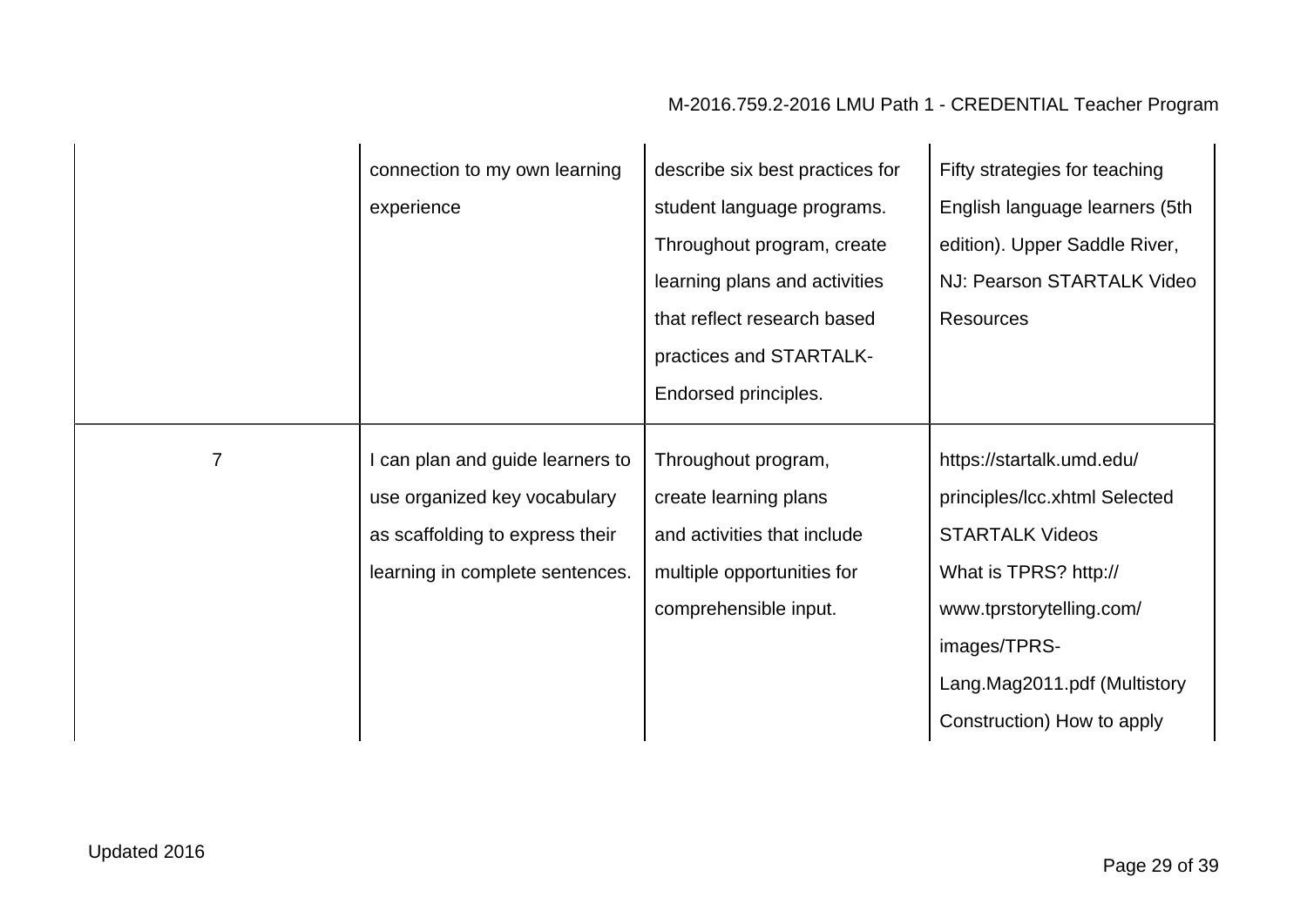|                |                                                                                                                                         |                                                                                                                                    | TPRS? WEBSITE - http://<br>www.tprstorytelling.com/                                                                                                                                                                                                                            |
|----------------|-----------------------------------------------------------------------------------------------------------------------------------------|------------------------------------------------------------------------------------------------------------------------------------|--------------------------------------------------------------------------------------------------------------------------------------------------------------------------------------------------------------------------------------------------------------------------------|
| $\overline{7}$ | I can apply Total Physical<br>Response and Vocabulary<br>Role Play for learners to<br>demonstrate learning through<br>physical motions. | Throughout program,<br>create learning plans<br>and activities that include<br>multiple opportunities for<br>comprehensible input. | https://startalk.umd.edu/<br>principles/Icc.xhtml Selected<br><b>STARTALK Videos</b><br>What is TPRS? http://<br>www.tprstorytelling.com/<br>images/TPRS-<br>Lang.Mag2011.pdf (Multistory<br>Construction) How to apply<br>TPRS? WEBSITE - http://<br>www.tprstorytelling.com/ |
| $\overline{7}$ | I can critique my peer's<br>reflection journals and make a                                                                              | Throughout program,<br>create learning plans                                                                                       | https://startalk.umd.edu/<br>principles/Icc.xhtml Selected                                                                                                                                                                                                                     |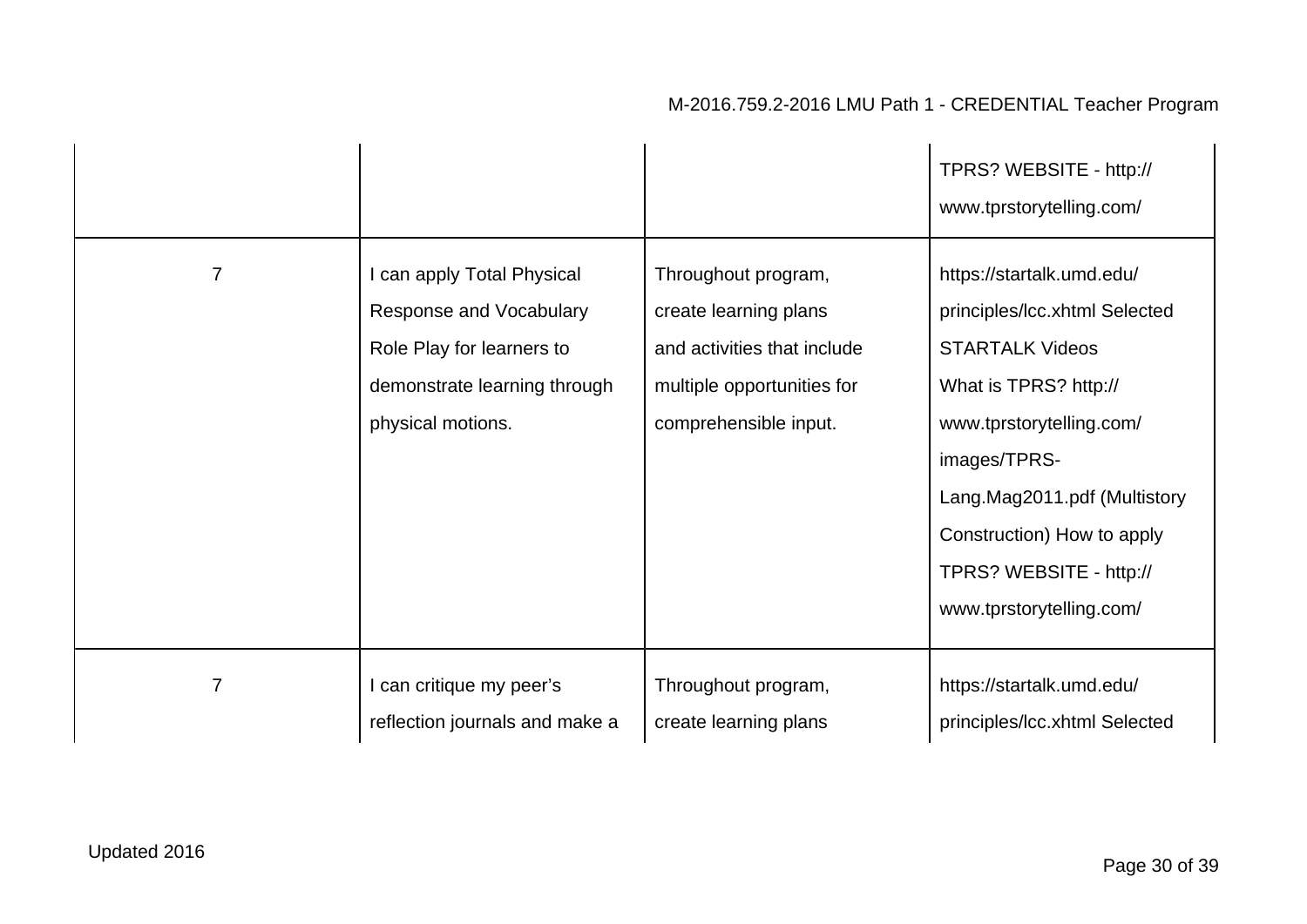|   | connection to their own learning | and activities that include      | <b>STARTALK Videos</b>       |
|---|----------------------------------|----------------------------------|------------------------------|
|   | experience.                      | multiple opportunities for       | What is TPRS? http://        |
|   |                                  | comprehensible input.            | www.tprstorytelling.com/     |
|   |                                  |                                  | images/TPRS-                 |
|   |                                  |                                  | Lang.Mag2011.pdf (Multistory |
|   |                                  |                                  | Construction) How to apply   |
|   |                                  |                                  | TPRS? WEBSITE - http://      |
|   |                                  |                                  | www.tprstorytelling.com/     |
|   |                                  |                                  |                              |
| 8 | I can explain how I used         | Participants engage in a "Tea    | All resources                |
|   | backwards design to plan         | Party" experience to share       |                              |
|   | lesson activities to meet the    | highlights of their grade level  |                              |
|   | needs of learners based on       | student curriculum goal areas    |                              |
|   | research of second language      | and learning outcomes. As        |                              |
|   | acquisition.                     | they share, they explain how it  |                              |
|   |                                  | relates to what they've learning |                              |
|   |                                  |                                  |                              |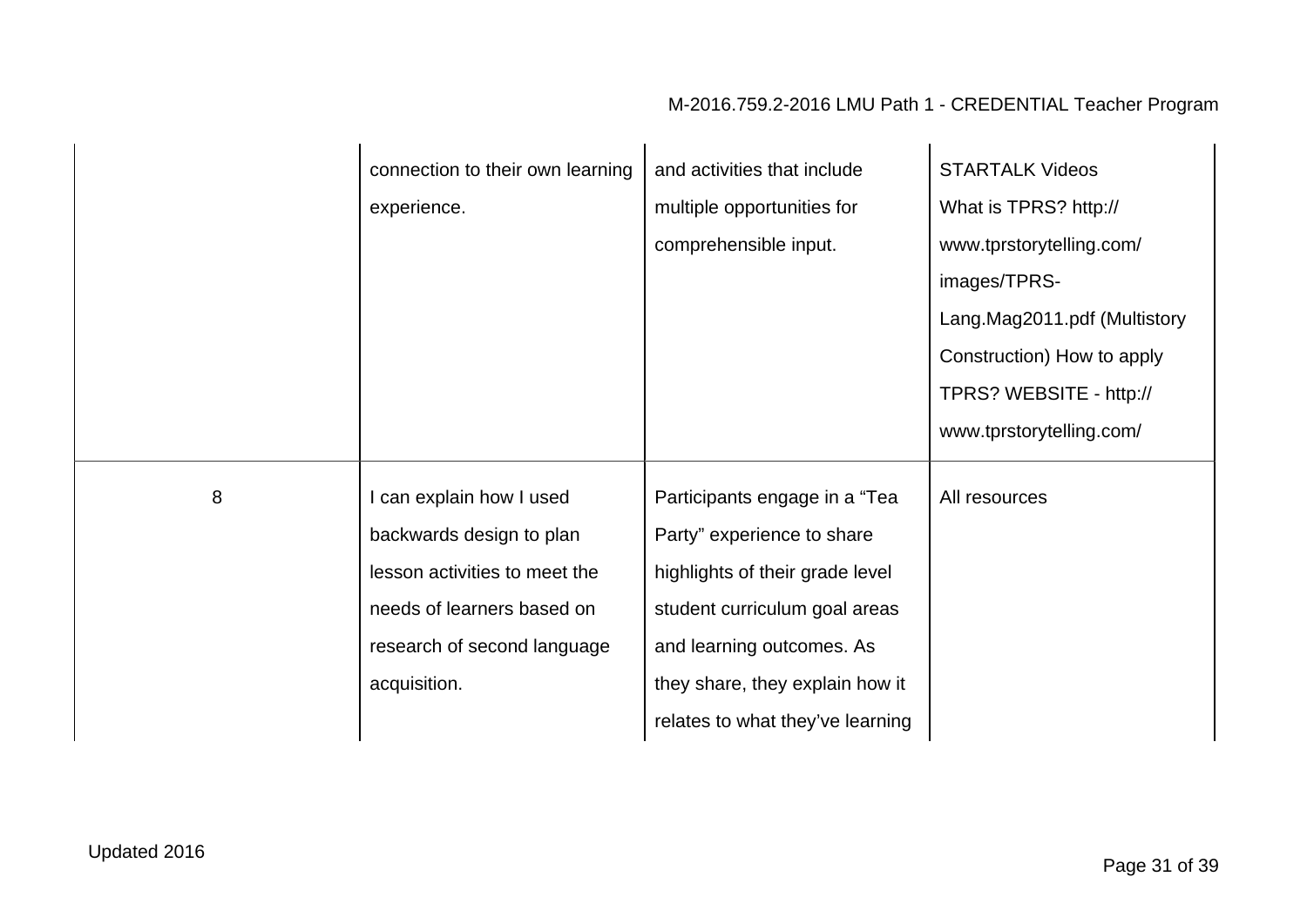|   |                                                                                                    | in for Stage 1 of Backward<br>Design. Interactive Journals                                                                                                                                                                                                                                        |               |
|---|----------------------------------------------------------------------------------------------------|---------------------------------------------------------------------------------------------------------------------------------------------------------------------------------------------------------------------------------------------------------------------------------------------------|---------------|
| 8 | I can apply thinking maps<br>and Reporting Back for<br>support learners' reading<br>comprehension. | Participants engage in a "Tea<br>Party" experience to share<br>highlights of their grade level<br>student curriculum goal areas<br>and learning outcomes. As<br>they share, they explain how it<br>relates to what they've learning<br>in for Stage 1 of Backward<br>Design. Interactive Journals | All resources |
| 8 | I can critique their peer's<br>reflection journals and make a                                      | Participants engage in a "Tea<br>Party" experience to share<br>highlights of their grade level                                                                                                                                                                                                    | All resources |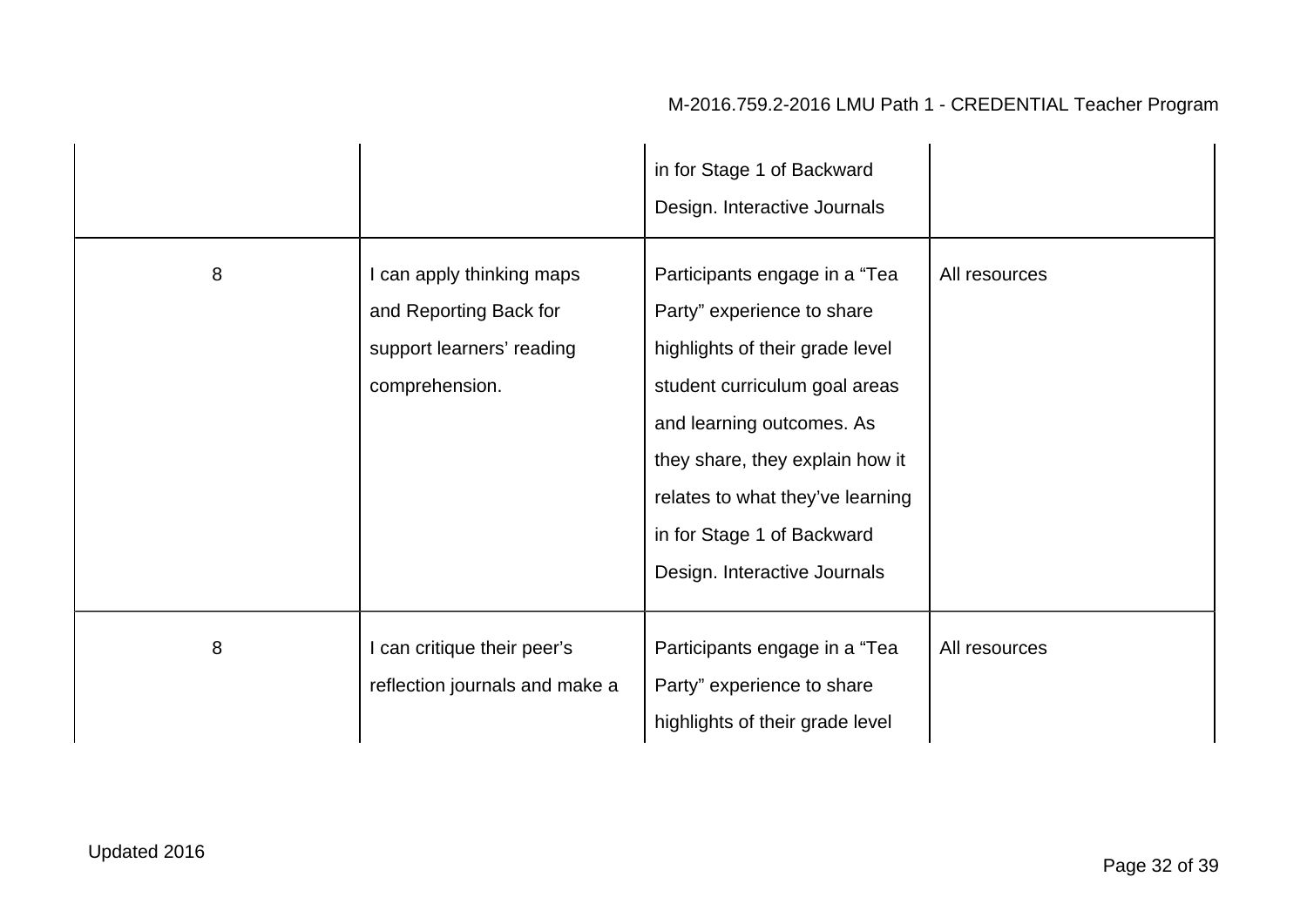|   | connection to their own learning<br>experience.                                                   | student curriculum goal areas<br>and learning outcomes. As<br>they share, they explain how it<br>relates to what they've learning<br>in for Stage 1 of Backward<br>Design. Interactive Journals |                                                                                                                                                       |
|---|---------------------------------------------------------------------------------------------------|-------------------------------------------------------------------------------------------------------------------------------------------------------------------------------------------------|-------------------------------------------------------------------------------------------------------------------------------------------------------|
| 9 | can create and use sentence<br>frames to support learners'<br>writing development.                | Cloze activities (34); Read, pair,<br>share (32); Instruction driven by<br>assessment; Report cards;                                                                                            | Herrell, A., & Jordan, M. (2015).<br>Fifty strategies for teaching<br>English language learners (5th<br>edition). Upper Saddle River,<br>NJ: Pearson. |
| 9 | I can use story maps to provide<br>scaffolding to support reading<br>comprehension and retelling. | Cloze activities (34); Read, pair,<br>share (32); Instruction driven by<br>assessment; Report cards;                                                                                            | Herrell, A., & Jordan, M. (2015).<br>Fifty strategies for teaching<br>English language learners (5th                                                  |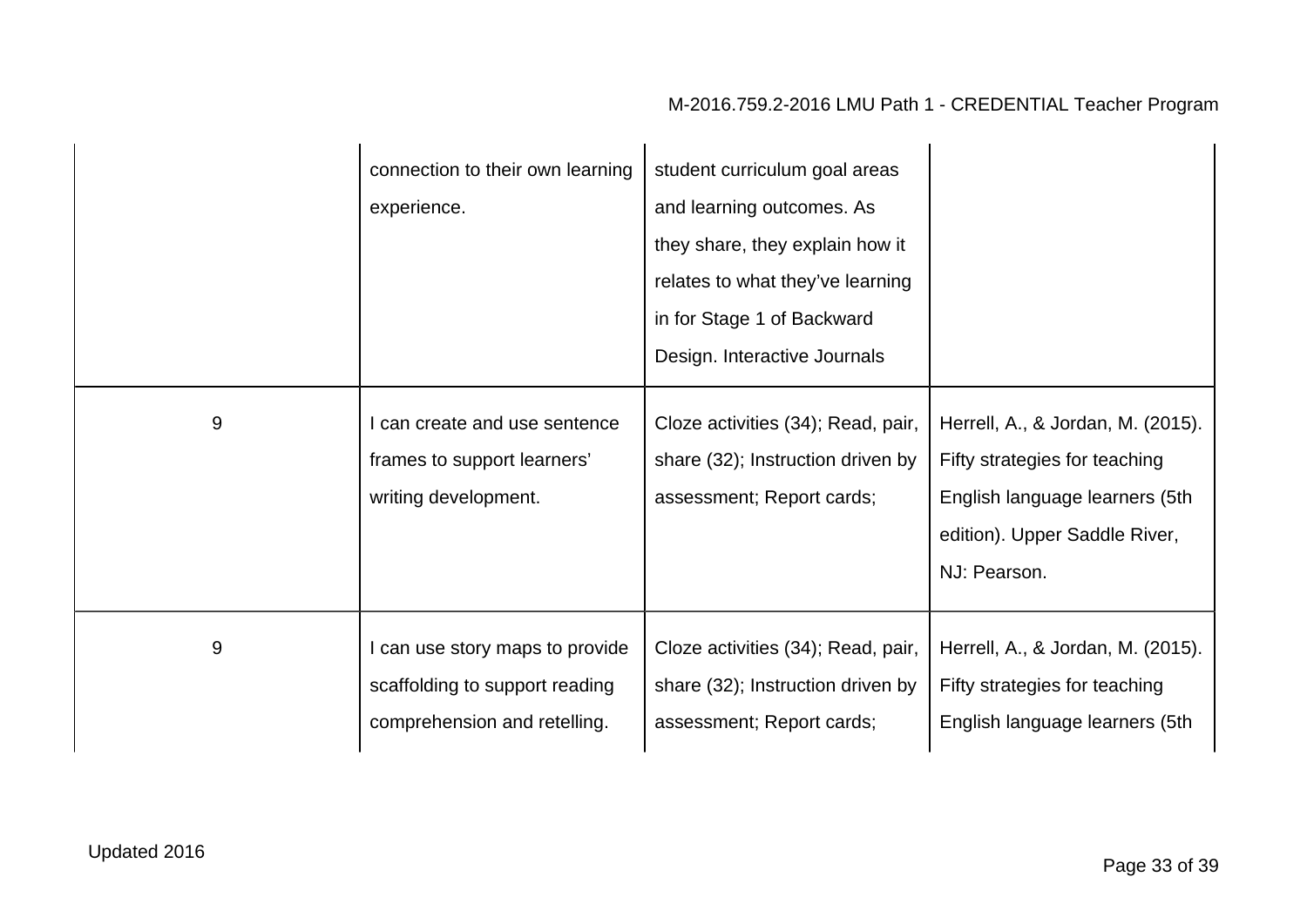|       |                                                                                                                              |                                                                                                      | edition). Upper Saddle River,<br>NJ: Pearson.                                                                                                                                           |
|-------|------------------------------------------------------------------------------------------------------------------------------|------------------------------------------------------------------------------------------------------|-----------------------------------------------------------------------------------------------------------------------------------------------------------------------------------------|
| $9\,$ | I can critique my peer's<br>reflection journals and make a<br>connection to their own learning<br>experience.                | Cloze activities (34); Read, pair,<br>share (32); Instruction driven by<br>assessment; Report cards; | Herrell, A., & Jordan, M. (2015).<br>Fifty strategies for teaching<br>English language learners (5th<br>edition). Upper Saddle River,<br>NJ: Pearson.                                   |
| 10    | I can conduct a search of<br>available Chinese instructional<br>materials and programs in the<br>local community and beyond. | <b>PowerPoint Presentation</b>                                                                       | Web-search Criteria checklists<br>Herrell, A., & Jordan, M. (2015).<br>Fifty strategies for teaching<br>English language learners (5th<br>edition). Upper Saddle River,<br>NJ: Pearson. |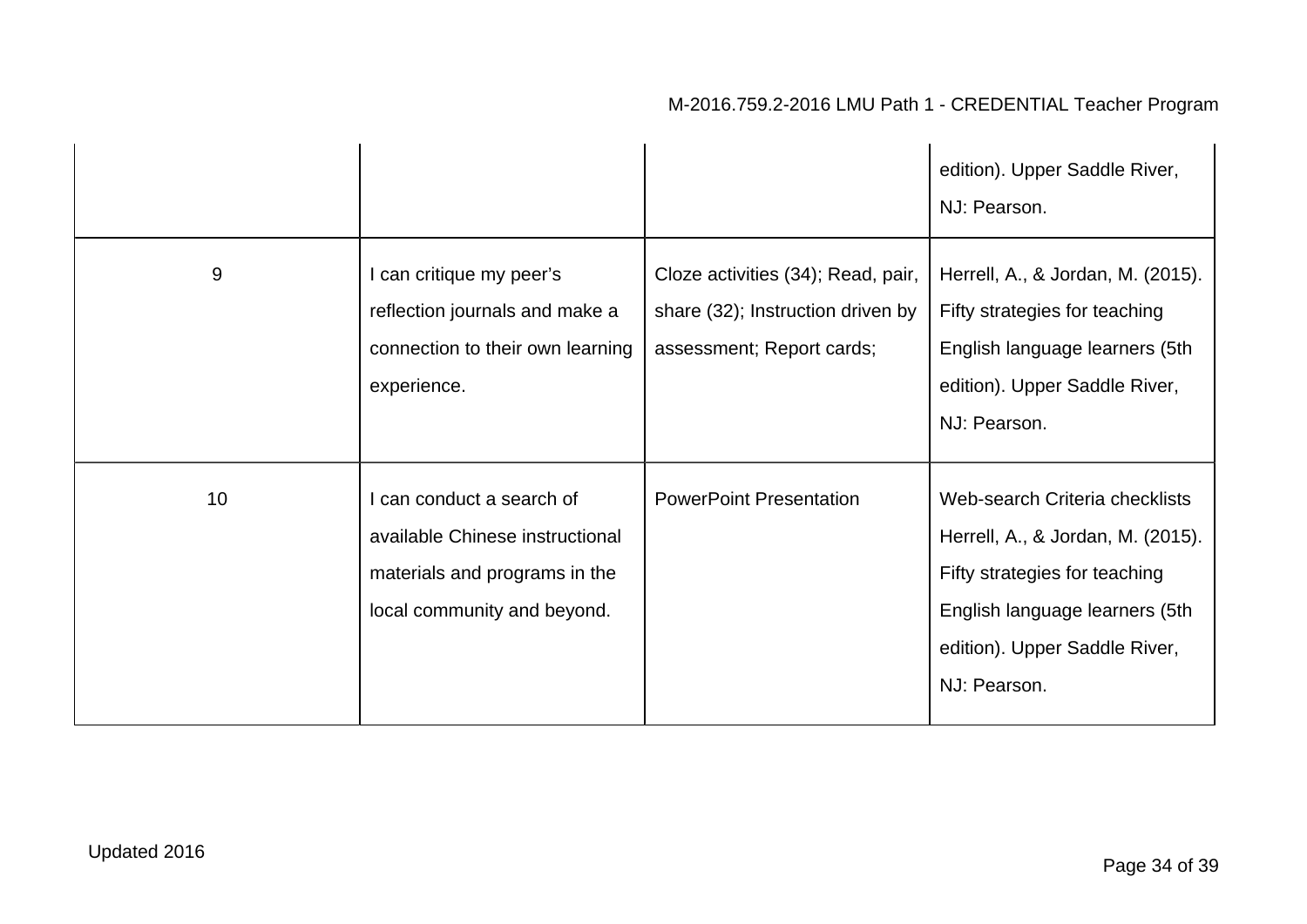| 10 <sup>1</sup> | I can develop a PowerPoint<br>presentation file that includes<br>a summary of available<br>information and at least two<br>teaching activities through<br>collaboration with parents and<br>others. | <b>PowerPoint Presentation</b> | Web-search Criteria checklists<br>Herrell, A., & Jordan, M. (2015).<br>Fifty strategies for teaching<br>English language learners (5th<br>edition). Upper Saddle River,<br>NJ: Pearson. |
|-----------------|-----------------------------------------------------------------------------------------------------------------------------------------------------------------------------------------------------|--------------------------------|-----------------------------------------------------------------------------------------------------------------------------------------------------------------------------------------|
| 10 <sup>1</sup> | I can identify stories (TPRS)<br>and authentic resources and<br>explain how to use them<br>to introduce activities and<br>concepts in only the target<br>language.                                  | <b>PowerPoint Presentation</b> | Web-search Criteria checklists<br>Herrell, A., & Jordan, M. (2015).<br>Fifty strategies for teaching<br>English language learners (5th<br>edition). Upper Saddle River,<br>NJ: Pearson. |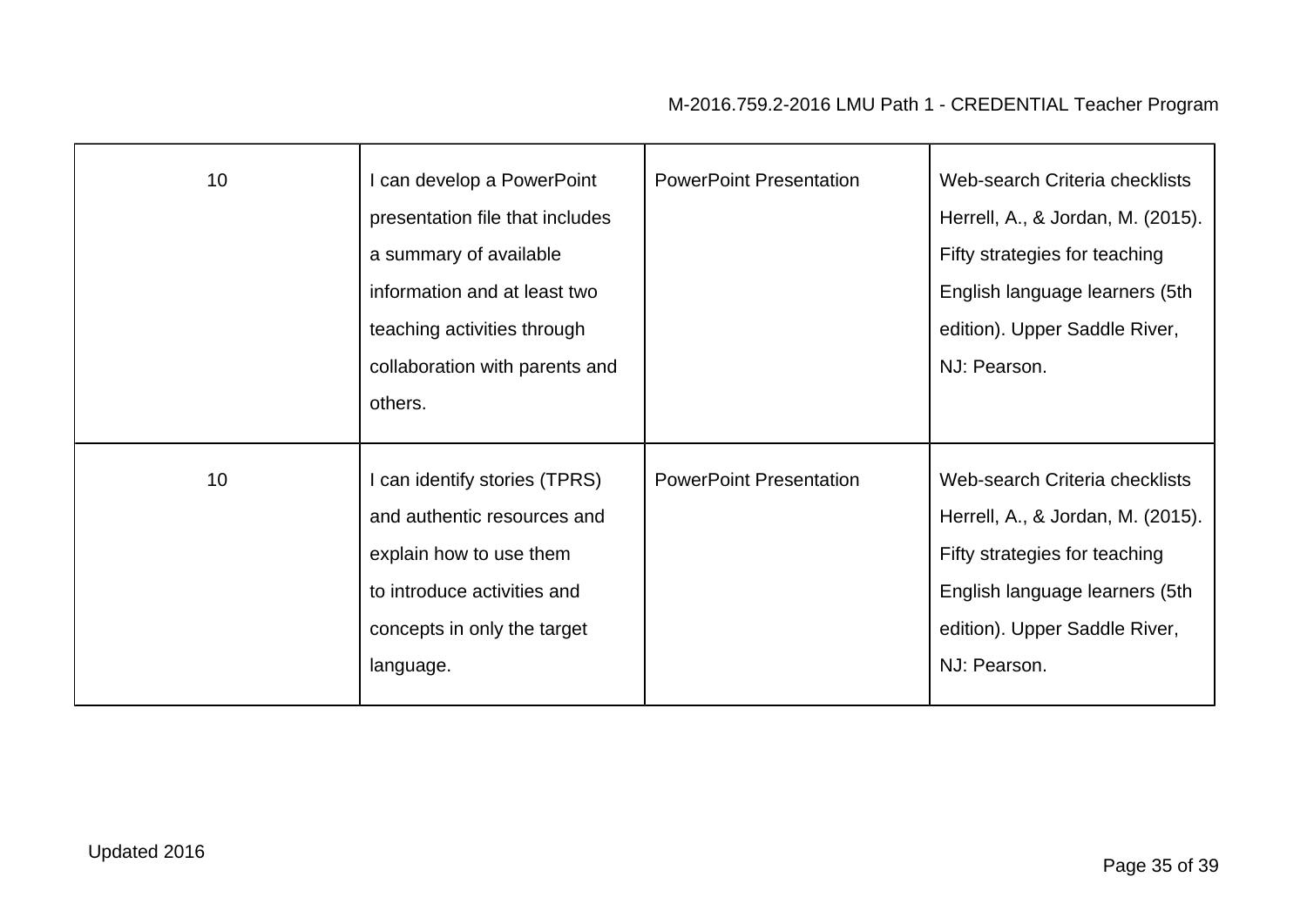| 11 | I select appropriate assessment<br>means to measure learning<br>outcomes. | Participants will continue to<br>work on their draft learning<br>plans and explain how the use<br>of stories aligns with identified<br>goals and responsiveness to<br>students' proficiency levels.<br>Thematic integrated unit that<br>includes e lesson plans and<br>activities that focus on linguistic<br>and content area scaffolds that<br>enable immersion students to<br>meet performance objectives.<br>Interactive Journals | Same as above. • FORMATIVE<br><b>AND SUMMATIVE</b><br>ASSESSMENT - View: https://<br>startalk.umd.edu/teacher-<br>development/workshops/2009/<br>GVA/content/assessment/<br>formative-and-summative-<br>assessments.html |
|----|---------------------------------------------------------------------------|---------------------------------------------------------------------------------------------------------------------------------------------------------------------------------------------------------------------------------------------------------------------------------------------------------------------------------------------------------------------------------------------------------------------------------------|--------------------------------------------------------------------------------------------------------------------------------------------------------------------------------------------------------------------------|
|    |                                                                           |                                                                                                                                                                                                                                                                                                                                                                                                                                       |                                                                                                                                                                                                                          |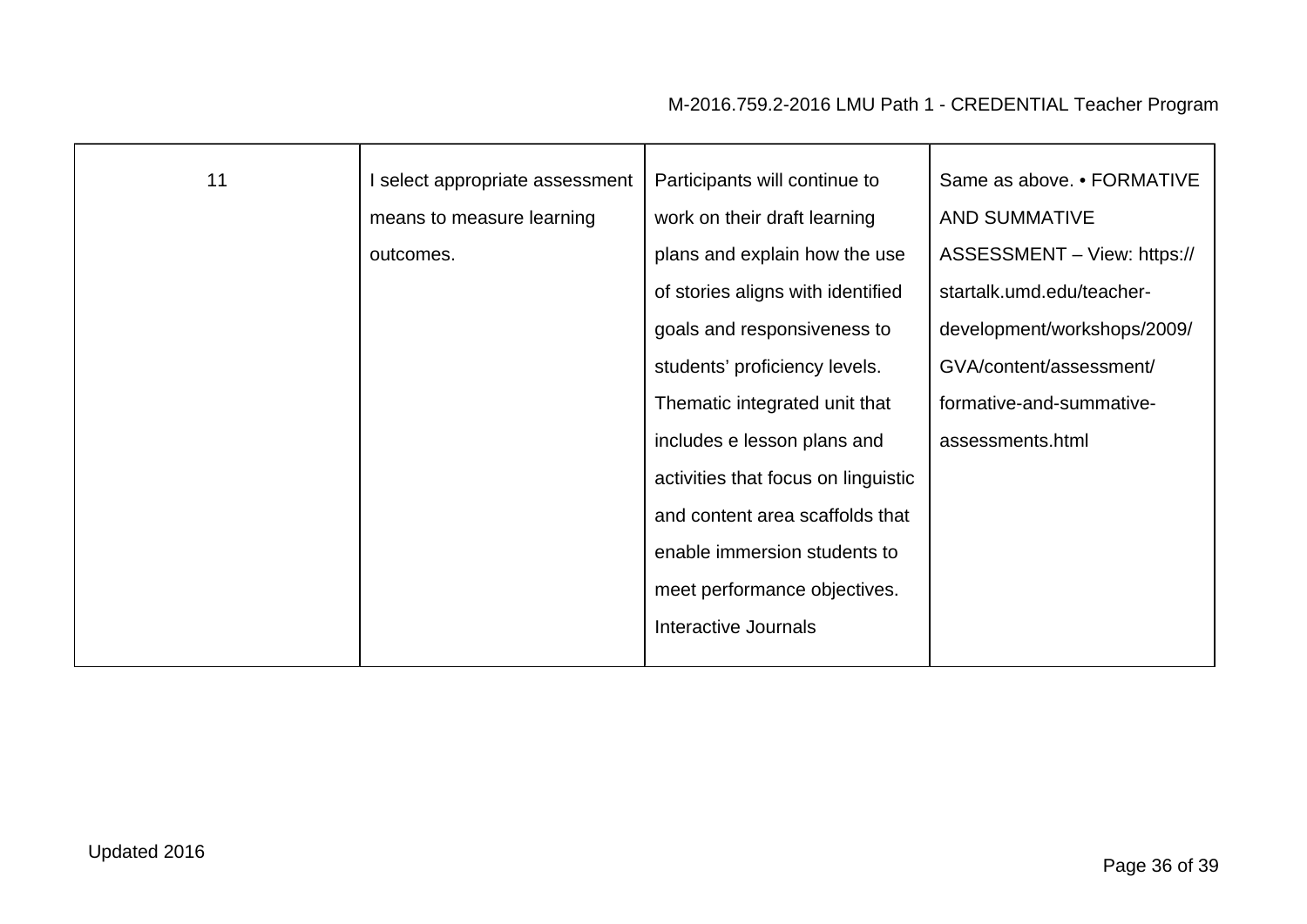| 11 | can conduct on-going           | Participants will continue to       | Same as above. • FORMATIVE  |
|----|--------------------------------|-------------------------------------|-----------------------------|
|    | assessment during a lesson,    | work on their draft learning        | <b>AND SUMMATIVE</b>        |
|    | aligned with learning goals.   | plans and explain how the use       | ASSESSMENT - View: https:// |
|    |                                | of stories aligns with identified   | startalk.umd.edu/teacher-   |
|    |                                | goals and responsiveness to         | development/workshops/2009/ |
|    |                                | students' proficiency levels.       | GVA/content/assessment/     |
|    |                                | Thematic integrated unit that       | formative-and-summative-    |
|    |                                | includes e lesson plans and         | assessments.html            |
|    |                                | activities that focus on linguistic |                             |
|    |                                | and content area scaffolds that     |                             |
|    |                                | enable immersion students to        |                             |
|    |                                | meet performance objectives.        |                             |
|    |                                | Interactive Journals                |                             |
|    |                                |                                     |                             |
| 11 | I can critique their peer's    | Participants will continue to       | Same as above. • FORMATIVE  |
|    | reflection journals and make a | work on their draft learning        | <b>AND SUMMATIVE</b>        |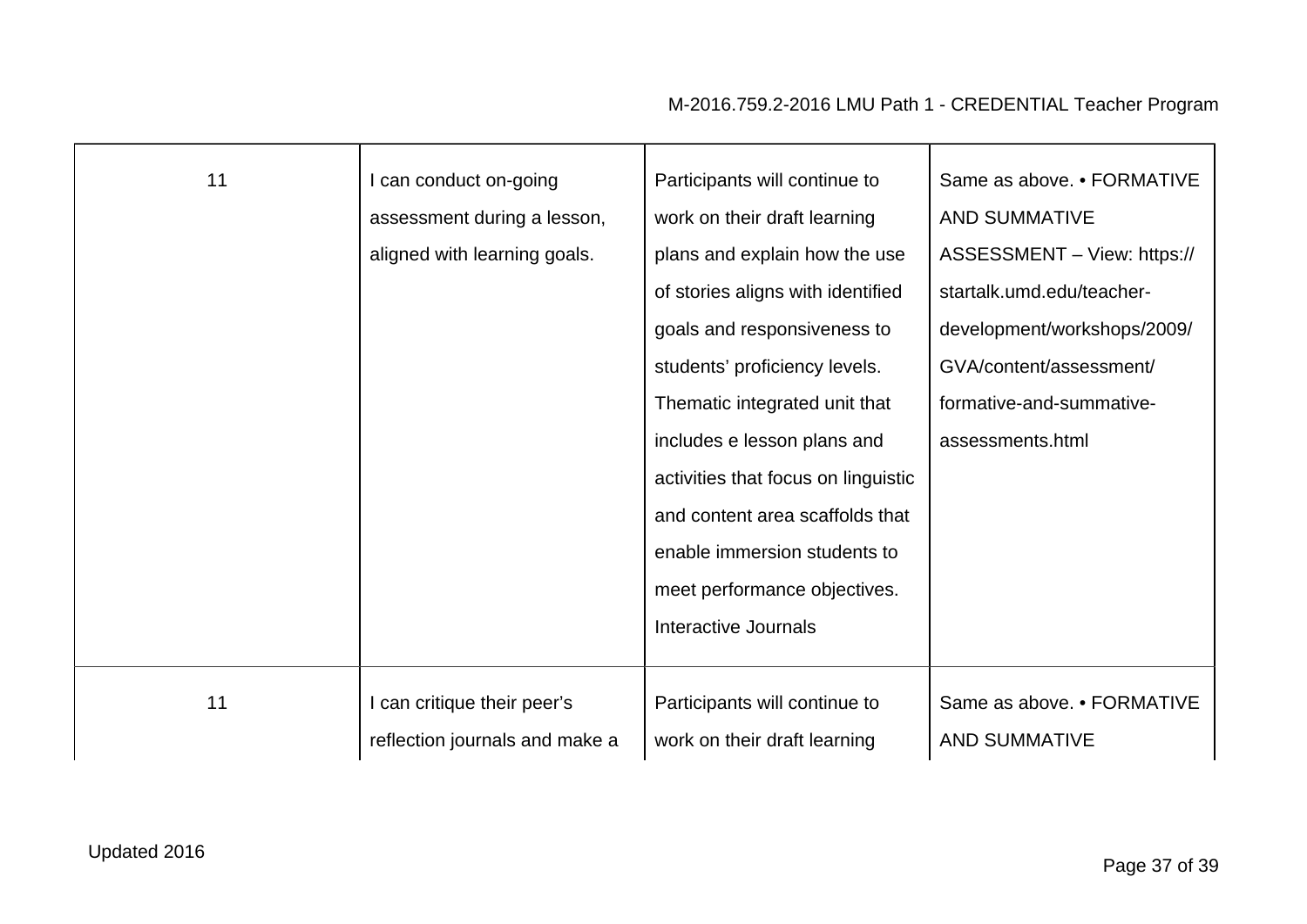| connection to their own learning | plans and explain how the use       | ASSESSMENT - View: https:// |
|----------------------------------|-------------------------------------|-----------------------------|
| experience.                      | of stories aligns with identified   | startalk.umd.edu/teacher-   |
|                                  | goals and responsiveness to         | development/workshops/2009/ |
|                                  | students' proficiency levels.       | GVA/content/assessment/     |
|                                  | Thematic integrated unit that       | formative-and-summative-    |
|                                  | includes e lesson plans and         | assessments.html            |
|                                  | activities that focus on linguistic |                             |
|                                  | and content area scaffolds that     |                             |
|                                  | enable immersion students to        |                             |
|                                  | meet performance objectives.        |                             |
|                                  | Interactive Journals                |                             |
|                                  |                                     |                             |

# **Micro-teaching/Practicum**

Teacher candidates will have the opportunity to observe and participate in small group tutoring during the student program in sessions one and two. Teacher candidates will create and demonstrate micro-teaching through a "Think-Pair-Share" activity, where participants